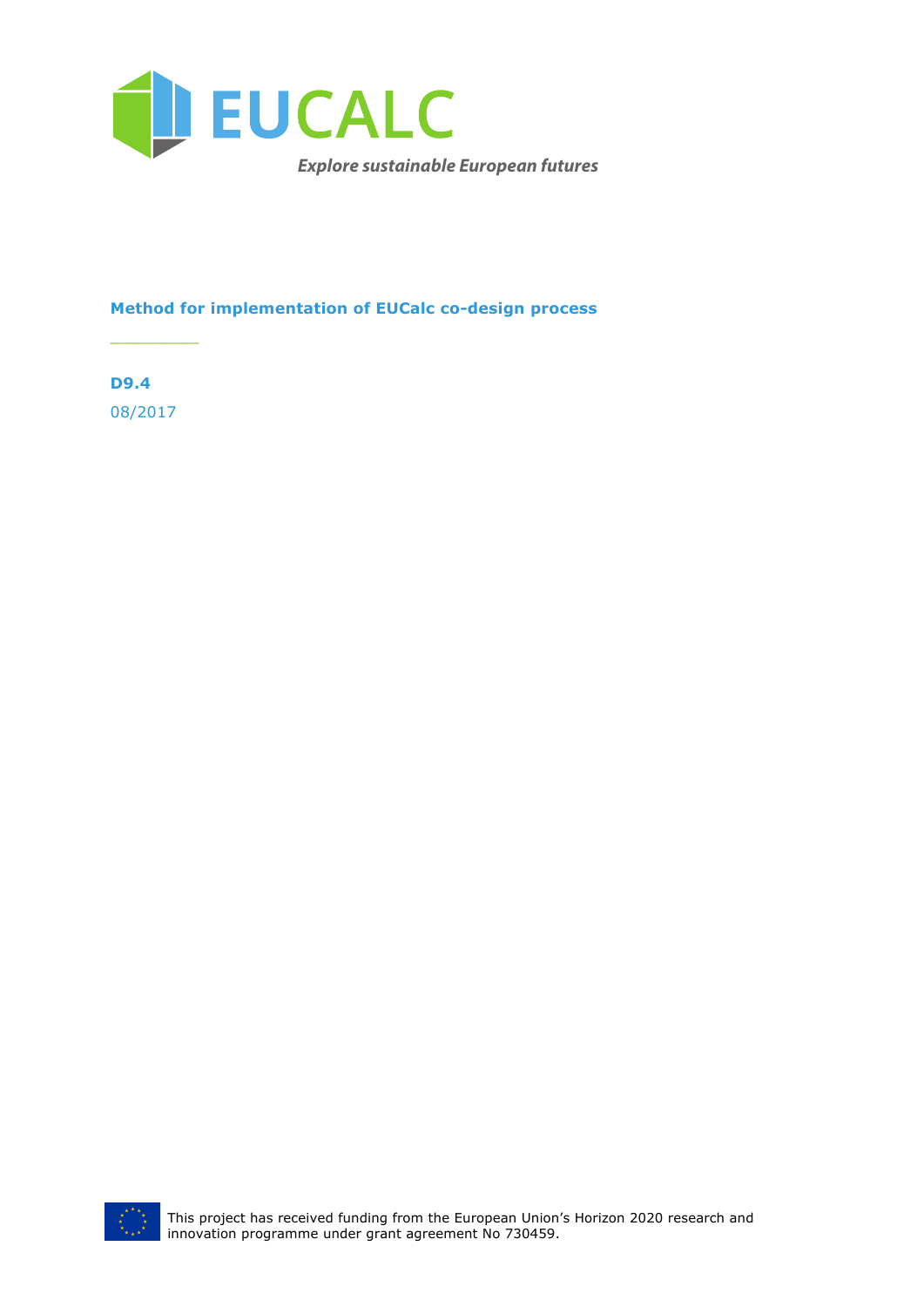

| <b>Project Acronym and</b><br><b>Name</b> | EU Calculator: trade-offs and pathways towards sustainable and<br>Iow-carbon European Societies - EUCalc |
|-------------------------------------------|----------------------------------------------------------------------------------------------------------|
| <b>Grant Agreement</b><br><b>Number</b>   | 730459                                                                                                   |
| <b>Document Type</b>                      | Report                                                                                                   |
| <b>Work Package</b>                       | 9                                                                                                        |
| <b>Document Title</b>                     | Method for implementation of EUCalc co-design process                                                    |
| <b>Main authors</b>                       | Ranković, Ana; Rogulj, Ivana; Tankosić-Kelly, Garret                                                     |
| <b>Partner in charge</b>                  | SEE Change Net                                                                                           |
| <b>Contributing</b><br>partners           | All                                                                                                      |
| <b>Release date</b>                       | 20/10/2017                                                                                               |
| <b>Distribution</b>                       | Public                                                                                                   |

### **Short Description**

*This deliverable describes method for implementation of EuCalc co-design process – 10 workshops and Call for evidence.*

| <b>Quality check</b>          |             |  |  |
|-------------------------------|-------------|--|--|
| Name of reviewer              | <b>Date</b> |  |  |
| Rev1 Luis Carvalho Costa, PIK | 14/08/2017  |  |  |
| Rev2 Judit Kockat, BPIE       | 29/08/2017  |  |  |

### **Statement of originality:**

This deliverable contains original unpublished work except where clearly indicated otherwise. Acknowledgement of previously published material and of the work of others has been made through appropriate citation, quotation or both.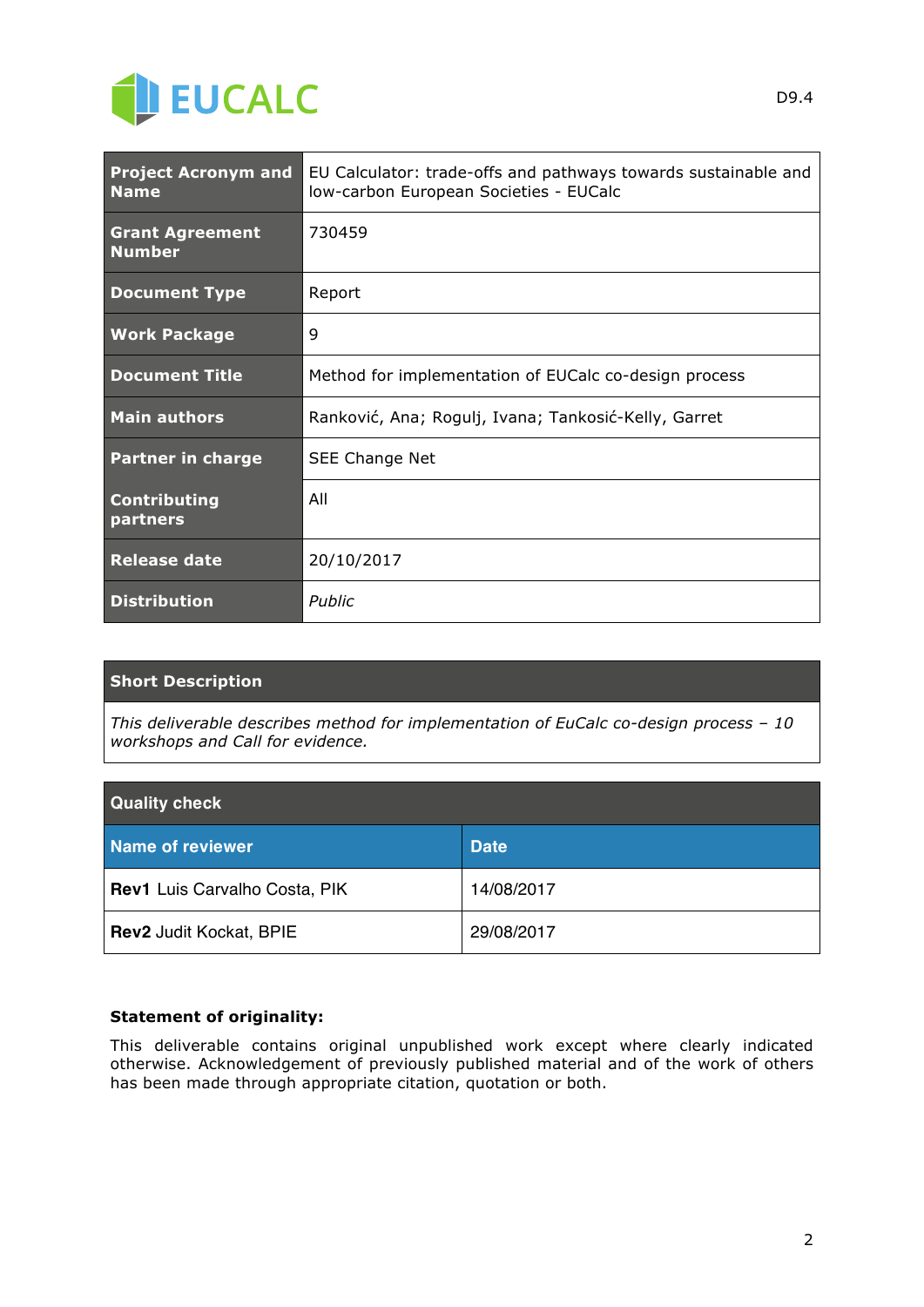

### **Table of Contents**

| $\mathbf{2}$ |                                                                         |  |
|--------------|-------------------------------------------------------------------------|--|
|              |                                                                         |  |
|              | 3                                                                       |  |
|              |                                                                         |  |
|              |                                                                         |  |
|              |                                                                         |  |
|              | Early engagement of stakeholders and information sharing 11<br>3.2.2    |  |
|              | 3.2.3                                                                   |  |
|              | 3.2.4<br>Workshop(s) facilitation & participatory methodology 13        |  |
|              |                                                                         |  |
|              |                                                                         |  |
|              |                                                                         |  |
| 5.           |                                                                         |  |
| 6            |                                                                         |  |
|              |                                                                         |  |
|              |                                                                         |  |
|              |                                                                         |  |
|              | 6.3 Appendix 3 Checklist on early engagement and information sharing 22 |  |
|              | 6.4 Appendix 4 Information Sheet and Informed consent 26                |  |
|              |                                                                         |  |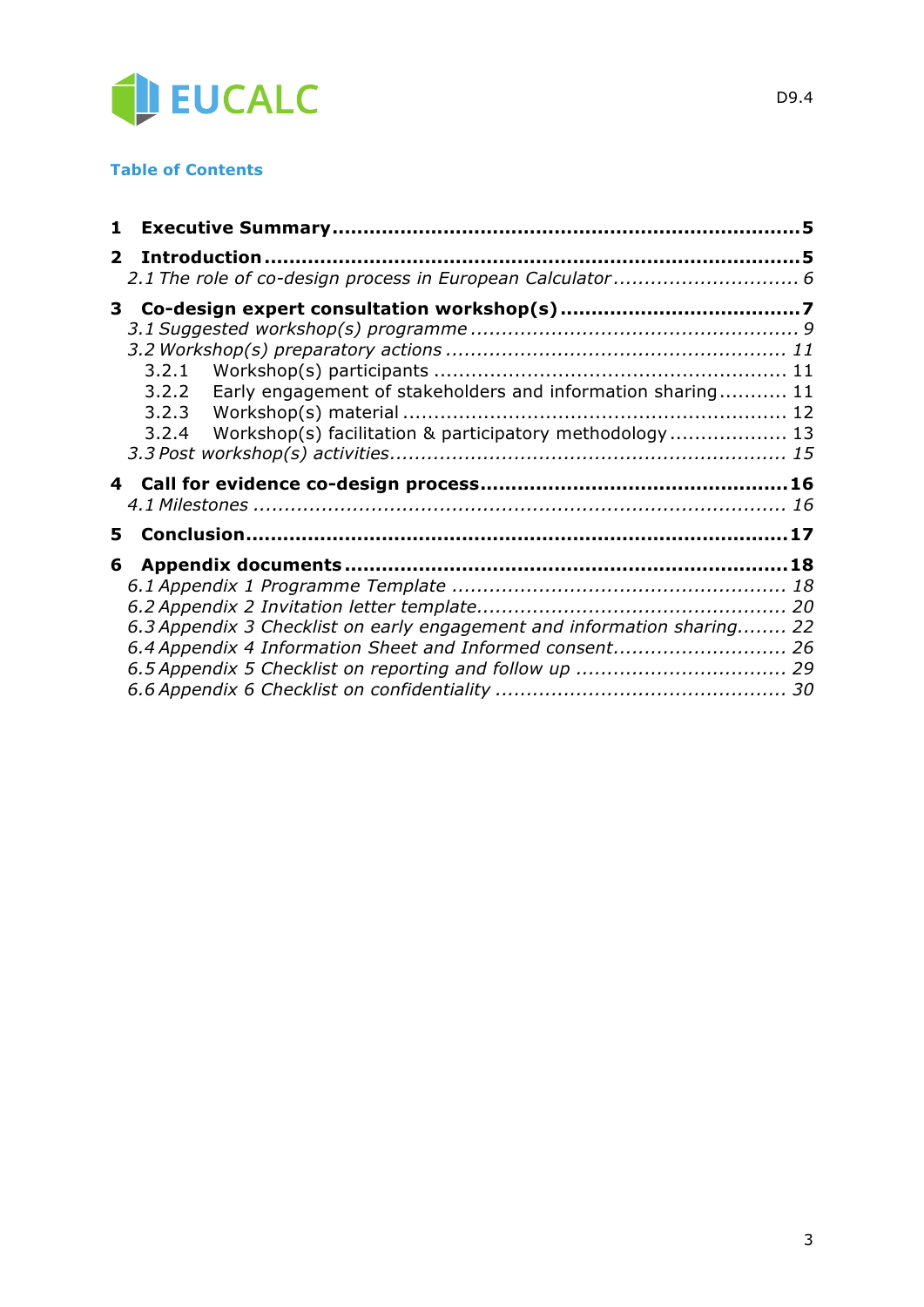

### **List of Tables**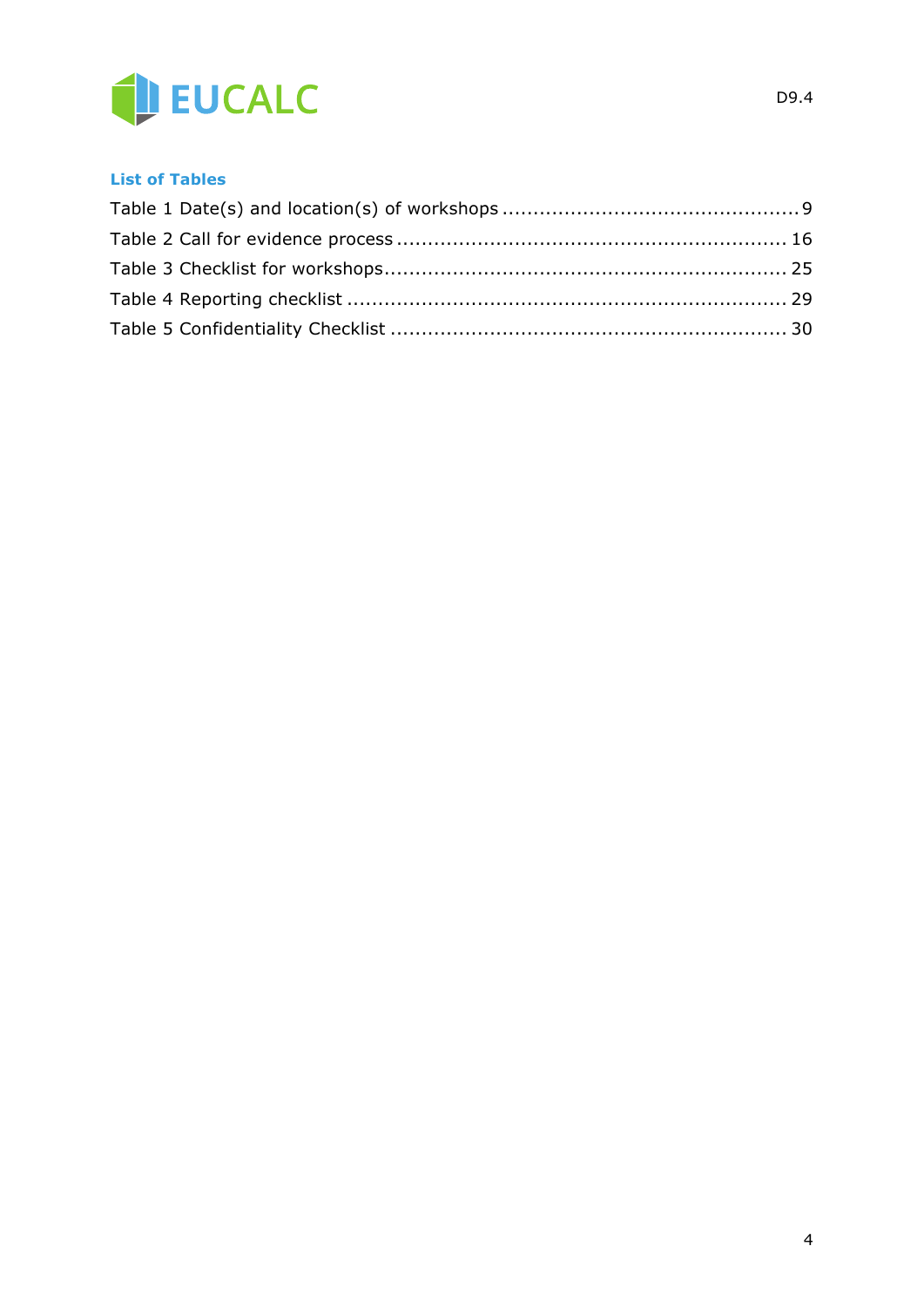

## **1 Executive Summary**

This deliverable outlines a consistent Methodology for implementation of EUCalc co-design process. Its role is to provide information to EUCalc partners on design methodology and steps for activities related to stakeholder involvement in the project. It describes the process of preparation and implementation for each of the ten expert co-design workshops and a Public Call for Evidence, that will be organized - during the development phase of the European Calculator - to elicit expert feedback in the different sectors and modules included in the Calculator.

As planned in the Description of Action, the co-design methodology includes user demand evaluation and concretization (Deliverable 9.1.), preparation for co-design (Deliverable 9.3.) and co-design process description. Main role of this document is to describe the activity of co-design, including Call for evidence process, where the experts from public, private and civil society sector will be brought together in each sectoral workshop and given the opportunity to shape the EUCalc by providing their inputs and feedback to the preliminary work (research methodology, preliminary findings and tentative assumptions) made by the Calculator team. Broader group of experts will be consulted via Call for Evidence process. In addition, a concise on-line follow up engagement will be deployed to fine-tune the assumptions, which emerge from each stakeholder meetings.

# **2 Introduction**

This deliverable presents the method and time plan for the expert consultation workshops and the public call of evidence, describing implementation of co-design process of European Calculator project.

The mission of the **European Calculator project** is to provide decision makers with accessible modeling solutions for energy, GHG and social implications of lifestyle and energy technology choices in Europe.

This is an ambitious goal within a limited timeframe. It clearly requires leveraging existing work, and significant support from key experts and stakeholders, not only in the co-design of the document, but also in distribution of EUCalc to a broader audience, their support for our approach and the tool. Cocreation, co-design and co-development are therefore cornerstones of the European Calculator, which - in addition to knowledge sharing and collaboration inside the project team – entails also strong and early engagement of relevant audiences and stakeholders from key/critical segments of society (including **Civil Society, Business Sector, Policy Makers and Planners**) in order to understand needs, mobilize practical and tacit knowledge and integrate them in the European Calculator framework.

In its design, the European Calculator project envisages the **co-design expert consultation workshops** and the **public calls for evidence** as co-creation and consultations activities. They are expected to provide a critical input for the European Calculator team, making sure that the underlying analysis, definition of levers and levels, is robust and credible by the scientific community and independent / aligned enough to be credible to political stakeholders. Therefore, in addition to scientific soundness (credibility), the workshops will assist the project team to increase the Calculator's relevance (saliency) and to take into account the full range of views when we look into what is possible (legitimacy). A well balanced credibility, saliency and legitimacy are expected to increase the usefulness and usability of the Calculator in policy and decision making.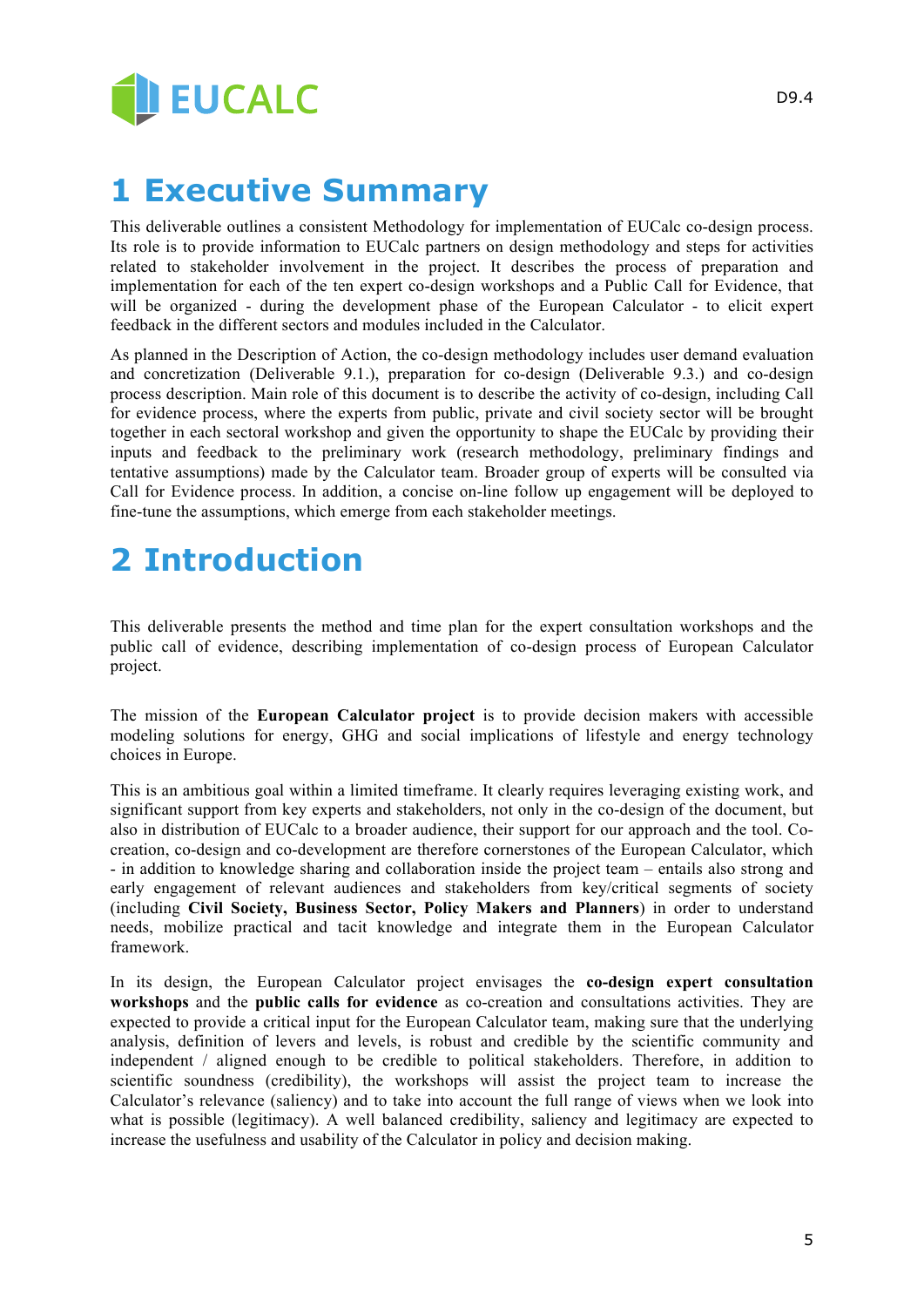

## **2.1 The role of co-design process in European Calculator**

The European Calculator (EUCalc) provides a common platform for informed debate about decarbonisation pathways for Europe. **It is controlled using a range of levers that represent changes we could make to mitigate climate change from now until 2050 and beyond.** For each lever there are different levels of effort – for most this will range from level 1 (make minimal effort to tackle climate change), to level 4 (make an extraordinarily ambitious and extreme level of abatement effort usually associated with a new technology or radical behaviour shift)<sup>1</sup>. Levers and levels of effort therefore represent a common definition across different sectors and modules included in the Calculator, for issues ranging from the evolution of transport sector from diesel to EVTAS to the ways people change their mode of transport or diet, etc. In this way, the model does not aim at reconciling different views nor defining one optimal scenario but rather to simulate and reflect the full range of changes believed to be possible.

### **The role of experts in European Calculator Co-design process:**

### **Objectives of the process:**

- Receiving additional inputs from different stakeholder groups to include the most recent, broad scope information, research, objectives and knowledge into EUCalc levels, levers and development process;
- Ensuring support for methods and assumptions for long term sustainability and use of the developed tool;

| <b>What?</b>                                                                                                                                                        | <b>Why? How? Details:</b>                                                                                                                                                                                                                                                                                                                                                                                                                                                                                                                                                                                                                                                                                    |
|---------------------------------------------------------------------------------------------------------------------------------------------------------------------|--------------------------------------------------------------------------------------------------------------------------------------------------------------------------------------------------------------------------------------------------------------------------------------------------------------------------------------------------------------------------------------------------------------------------------------------------------------------------------------------------------------------------------------------------------------------------------------------------------------------------------------------------------------------------------------------------------------|
| Review assumptions and sources of data used to<br>portrait evolution up to 2050 and beyond.                                                                         | The project team wants to make sure that the sectoral<br>analysis (context, trends, drivers, disrupters, rebound<br>effects , sources of data) is deep enough to be<br>considered robust and credible by the scientific<br>community                                                                                                                                                                                                                                                                                                                                                                                                                                                                         |
| Review suggested scope of action (levers), and<br>identify alternative measures to reduce GHG<br>emissions related to a specific sector/module in the<br>long term. | While the Calculator team wishes the model to be<br>extensive in its scope it is also critical to remain real<br>time and generate results almost instantaneously. We<br>will address this issue by taking into account inputs<br>from experts /stakeholders about the main levers<br>(drivers and trends) that a specific module/sector<br>should aim to address. Setting the right scope is<br>critical for usability and usefulness of the tool. (Once<br>the levers are set, consequent modifications will be<br>hard to implement)<br>Is the range of levers broad enough to account for<br>country specifics? Do we cover a full range, from e.g.<br>countries which offer best examples on a specific |

This will be done through achievement of the following:

j

<sup>1</sup> globalcalculator.org/about-calculator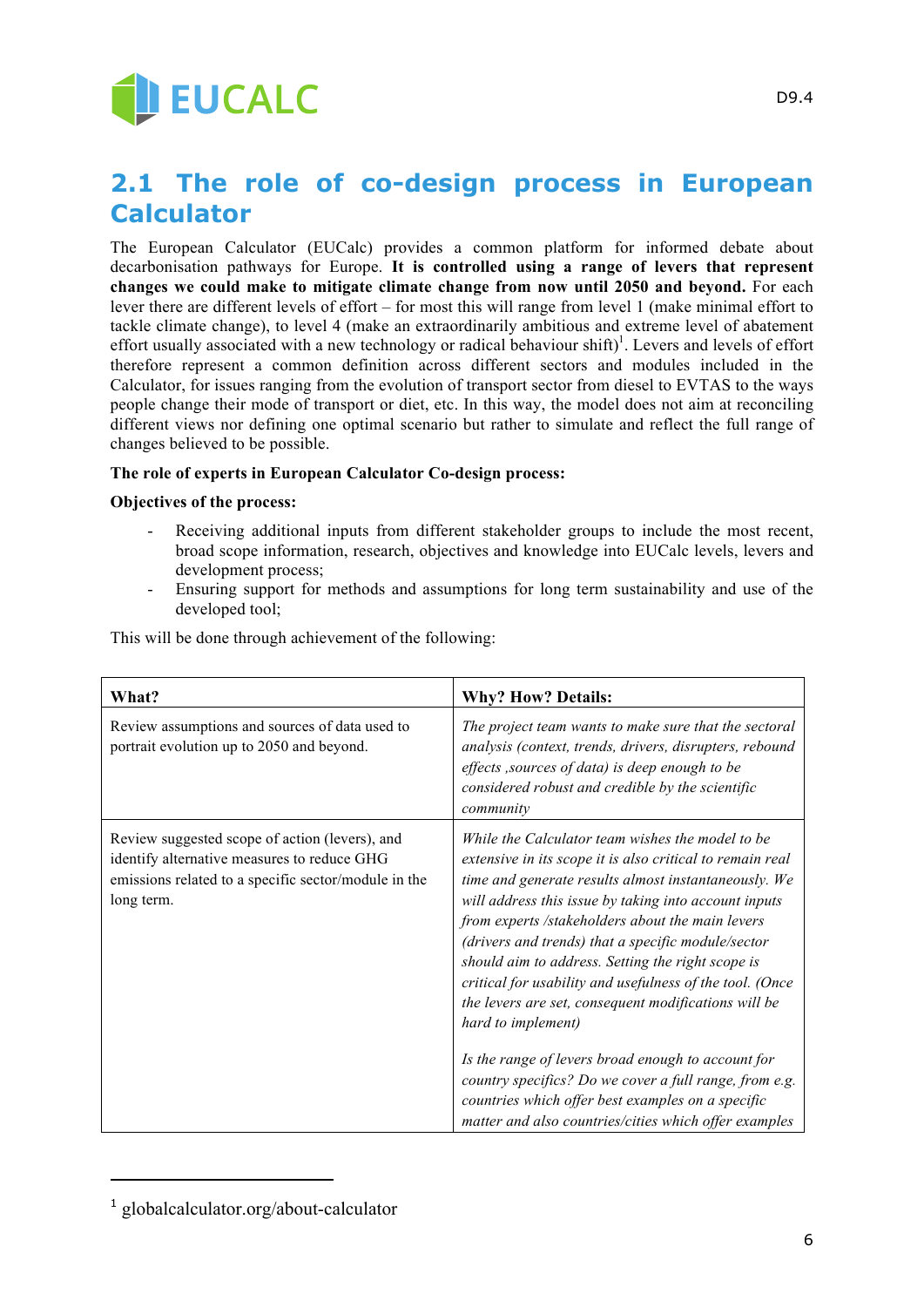

|                                                                                                                                                                                                               | about barriers and difficulties on a specific matter                                                                                                                                                                                                                                                                        |
|---------------------------------------------------------------------------------------------------------------------------------------------------------------------------------------------------------------|-----------------------------------------------------------------------------------------------------------------------------------------------------------------------------------------------------------------------------------------------------------------------------------------------------------------------------|
| Agree (in as far as it is feasible) on distributed levels<br>of effort (levels of effort 1-4) for each of these<br>measures across EU $28 +$ Switzerland, and identify<br>areas in which uncertainty is high. | What kind of justification underlies calibration of<br>levels, 1 to 4, and is it credible enough in the view of<br>experts?                                                                                                                                                                                                 |
|                                                                                                                                                                                                               | What do the extremes look like (level 4) for<br>individual levers? The team understands that much<br>could change over the next 40 years, e.g. technology<br>breakthroughs, cost reductions, behaviour change<br>and wishes to avoid narrow definition of ranges that<br>can potentially underestimate future possibilities |
|                                                                                                                                                                                                               | Are the levels of effort 1-4 equally distributed, taking<br>into account country specifics                                                                                                                                                                                                                                  |
| Agree (in as far as it is feasible) on a range of costs<br>(min to max) related to each of these measures<br>(investments, operating costs and fuel<br>requirements/savings, technology)                      | Questions of cost are usually highlighted as critical<br>by stakeholders, because affordability or cost<br>efficiency of scenarios created and compared under<br>the auspices of the Calculator depends on a number<br>of economic assumptions made. Therefore defining<br>the right min-max ranges is crucial              |
| Discuss potential barriers preventing the<br>implementation of suggested measures and ways to<br>mitigate these barriers                                                                                      | This is relevant in order to create the narrative<br>behind some of the proposed levels of levers, in<br>particular the "very ambitious" ones, and enhance<br>the transparency of the model.                                                                                                                                |
| Discuss interactions between sectors/modules of the<br>Calculator                                                                                                                                             | Are there possible uncertainties that users should be<br>aware of when selecting levels in different sectors.                                                                                                                                                                                                               |

# **3 Co-design expert consultation workshop(s)**

A series of ten expert co-design workshops/meetings will be organized - during the development phase of the European Calculator - in order to elicit expert feedback in the different sectors and modules included in the Calculator. The ambition is that a group of 20 frontline experts from public, private and civil society sector will be brought together in each sectoral workshop (see Del. 9.2) and given the opportunity to shape the EUCalc by providing their inputs and feedback to the preliminary work (research methodology, preliminary findings and tentative assumptions) made by the Calculator team.The workshops stakeholder invitee list (both attendees and non-attendees who are interested) will form the basis of a network of the expert support groups for the purposes of future consultation. The process of choice of relevant experts is described through Deliverable D9.2 Stakeholder mapping, the report that includes a framework for stakeholder mapping and engagement, with the goalto enlarge the knowledge base for all of the research and modelling work packages of theEUCalc project.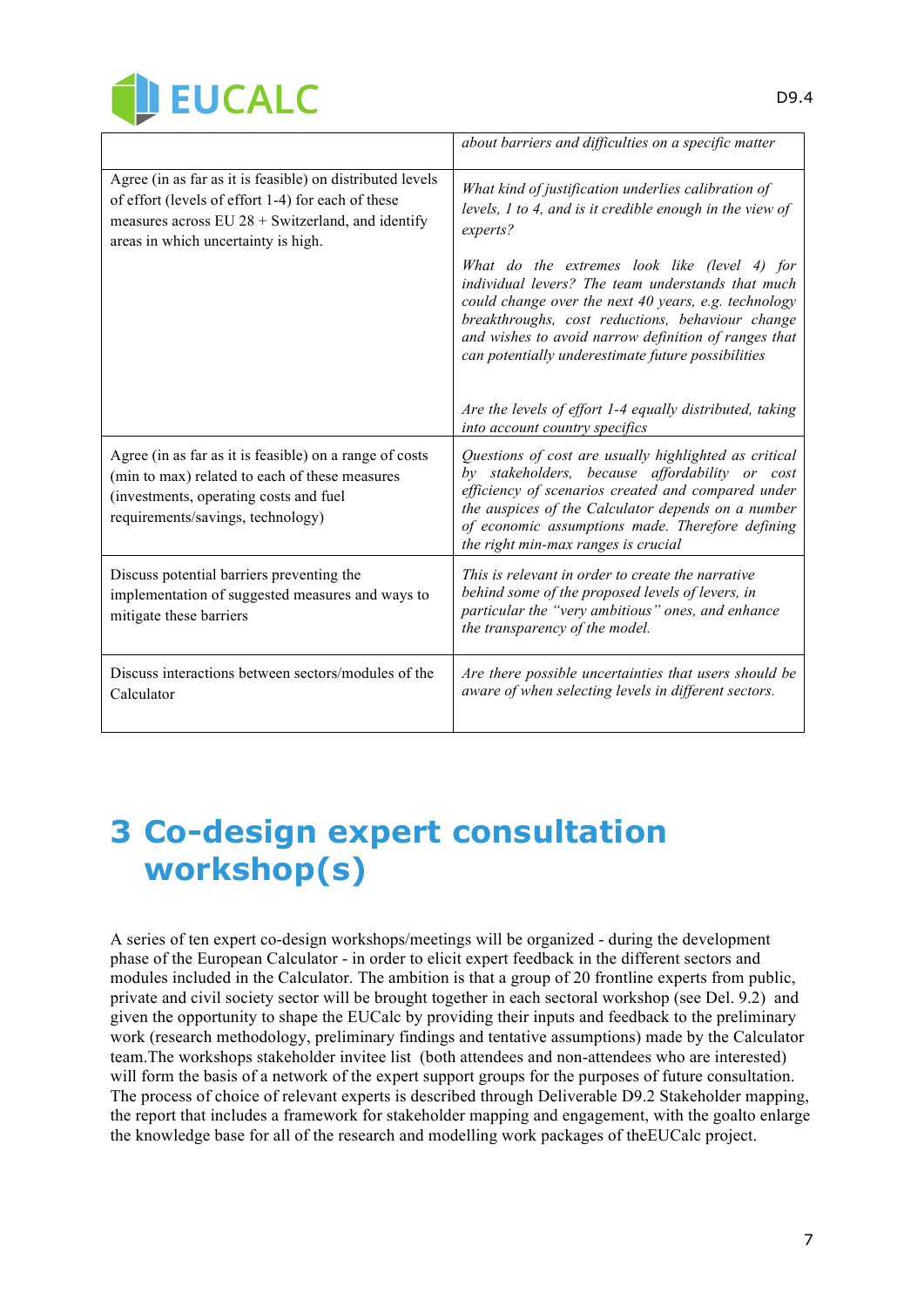

General timeframe for the implementation of expert workshops is listed below, while locations and dates will be determined later in the process, taking also into considerations such as interactions and feedbacks between different sectors and modules of the Calculator.

| <b>Sector</b>                                                                                                                                                      | <b>Deliverable</b> | <b>Date</b>             | <b>Responsible partner</b>                  |
|--------------------------------------------------------------------------------------------------------------------------------------------------------------------|--------------------|-------------------------|---------------------------------------------|
| <b>Expert consultation on life</b><br>style development,<br>economic and<br>demographic growth                                                                     | 1.6                | 2017<br>June<br>(M8)    | EPFL, SEE Change Net                        |
| <b>Expert Consultation Co-</b><br>Design Workshop on<br>electricity and fossil fuels                                                                               | 5.4                | October<br>2017 (M12)   | Pannon, SEE<br>Change<br><b>Net</b>         |
| <b>Expert Consultation Co-</b><br>Design Workshop on Jobs,<br><b>Value Added and Social</b><br><b>Impact</b>                                                       |                    | December<br>2017 (M14)  | TUDelft, SEE Change<br>Nte, EPFL, OGUT?     |
| <b>Expert consultation</b><br>workshop on transport                                                                                                                | 2.3                | April<br>2018<br>(M18)  | Climact, SEE Change<br><b>Net</b>           |
| <b>Expert consultation</b><br>workshop on buildings                                                                                                                | 2.7                | 2018<br>June<br>(M20)   | BPIE, SEE Change Net                        |
| <b>Expert consultation</b><br>workshop on land, land<br>use and carbon stock<br>dynamics (LULUCF),<br>biomass provision (food,<br>energy, materials) &<br>minerals | 4.2                | September<br>2018 (M23) | Imperial, SEE Change<br><b>Net</b>          |
| <b>Expert consultation</b><br>workshop on the<br>biodiversity and water<br>impacts of biomass<br>provision for food, feed,<br>energy and materials                 | 4.3                | September<br>2018 (M23) | UEA, SEE Change Net                         |
| <b>Expert consultation</b><br>workshop on<br>manufacturing and raw<br>materials                                                                                    | 3.4                | July<br>2018<br>(M21)   | OGUT,<br><b>SEE</b><br>Change<br><b>Net</b> |
| <b>Expert Consultation</b><br><b>Workshop on identification</b>                                                                                                    | 6.3                | October                 | <b>SEE</b><br>TUD,<br>EPFL,                 |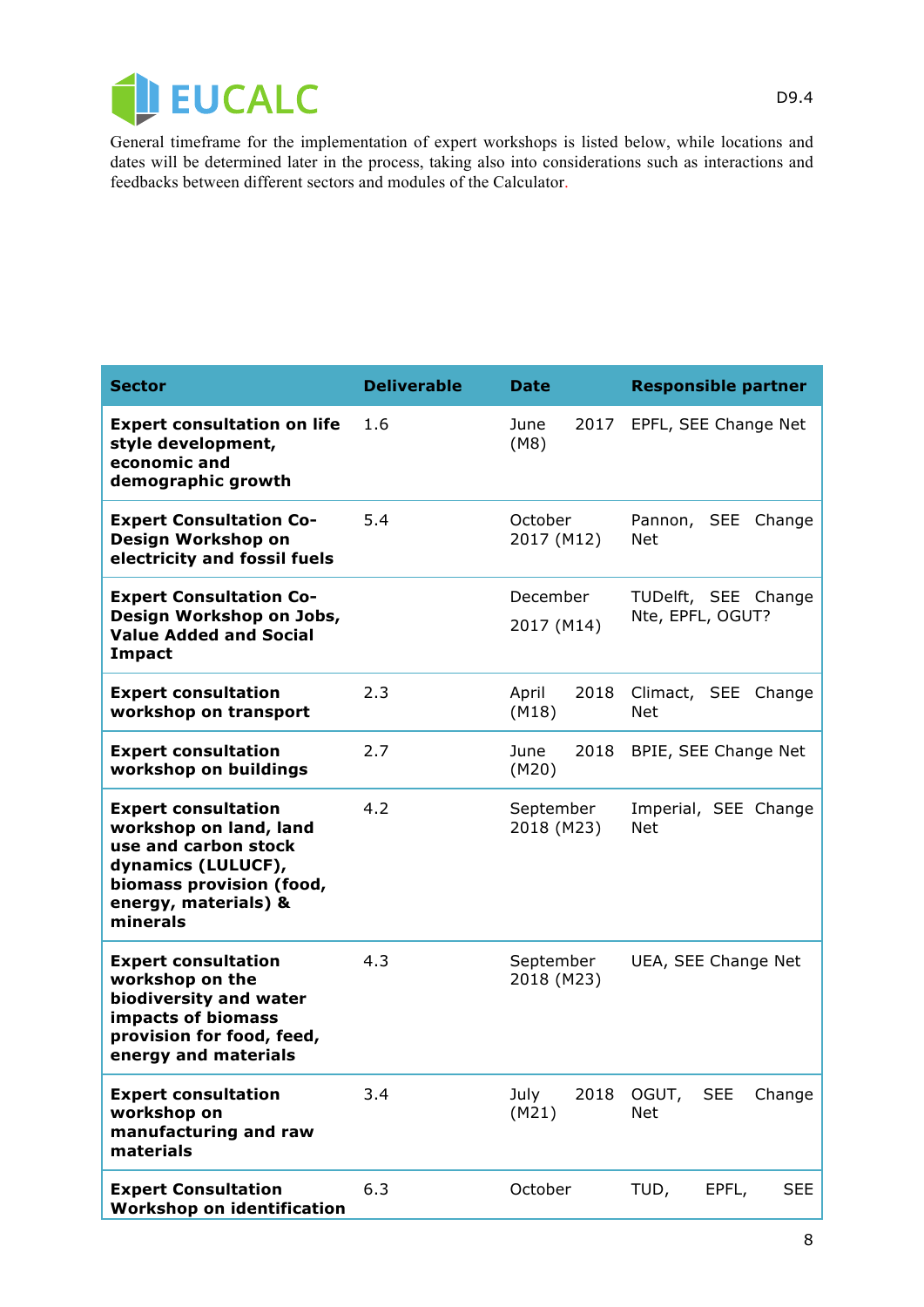

| of key socioeconomic<br>parameters                                                                         |     | 2018 (M24)              | Change Net                                |
|------------------------------------------------------------------------------------------------------------|-----|-------------------------|-------------------------------------------|
| <b>Expert consultation</b><br>workshops on trans-<br>boundary effects                                      | 7.3 | November<br>2018 (M25)  | UCPH, SEE Change Net                      |
| <b>Expert consultation</b><br>workshop on validation of<br>results on different socio-<br>economic impacts | 6.4 | January<br>2019 (M27)   | <b>SEE</b><br>EPFL,<br>TuD,<br>Change Net |
| <b>Concluding workshop for</b><br>call for evidence                                                        | 8.8 | September<br>2019 (M35) | Climact                                   |

*Table 1 Date(s) and location(s) of workshops*

## **3.1 Suggested workshop(s) programme**

There are 3 main components of the programme and each will be tailored to the specific needs of each module (WP 1-8) at least 45 days prior to the workshop. The programme template is below and in appendix 1.

Introduction (2h, including registration and coffee break)

- The facilitator will open the workshop outlining the objectives, programme and methodology for the day.
- The short introduction to the model and the process will be given by the EUCalc team, with the help of other calculators (especially Global Calculator) in order to align the experts understanding and introduce them to the type of tool.
- The project team will provide a general overview of the European Calculator project, and summarize the key elements of specific WP 1-8 module (key messages, context and trends, references used).
- Keynote presentation will provide a broader policy, economic, science and development perspective, and it will be designed to frame the subsequent discussion about the possible assumptions and lever settings.

Discussion (4h, including lunch and after-lunch coffee break):

- o The main discussion will be segmented to cover individual or clusters of levers. Each segment will include an introduction to the respective lever(s) outlining the underlying assumptions and modelling framework/methodology. This will be followed by conversations around the related discussion questions. (If the levers are not completely defined, a broader discussion on their definition and related subjects will be favoured).
	- o The discussion questions will be prepared by WP 1-8 leaders and will be discussed at the workshop with the assistance of a professional facilitator.

The workshops are to be planned to get feedback on as many levers as possible and in case time does not allow to go through all of them, the goal is to then go through the critical ones

o To strengthen the support of the expert, we should ask for their experiences and critical bottlenecks, i.e. in a specific country.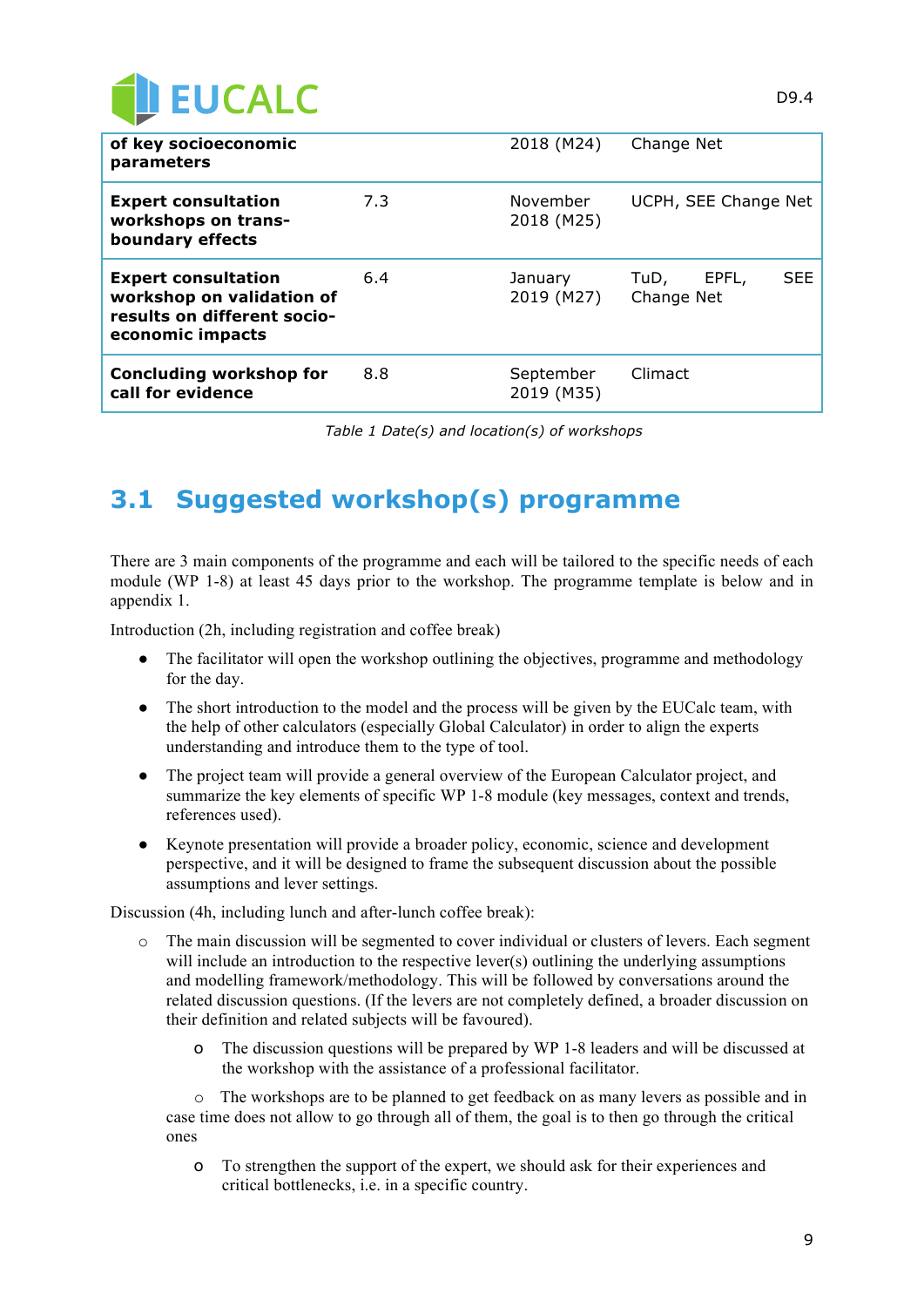

- o The methods will include either post its, small group discussions, plenary discussion or else as deemed adequate (for more, see section on facilitation)
- o Concluding part of the discussion should move away from specific and provide space for integrative picture, making way towards wrap up and next steps.

Wrap up and Next steps (15min):

- o Wrap up session will offer a time for look back at the workshop discussions and serve to collect impressions and feedback from the participants.
- o Items identified during the workshop will be tracked until completion by
	- o Inviting stakeholders to send evidence on specific issues raised during the workshops and/or suggest additional experts or studies for consultation and review.
	- o Creating subgroups on specific topics that require further discussion (e.g. discuss required interactions with other sectors or else)
	- o Responding back to expert participants subsequently in case some of the questions could not have been answered by the European Calculator team during the workshop
- $\circ$  Channels for follow up consultation & communication will be set (focal point for contact, website, etc.) and roles identified for stakeholders to stay involved e.g. subsequent feedback, access to early release of the model, ambassadors and promoters, co-authors of papers and articles, etc.
- o Notes will be taken during the workshop and the workshop report will be prepared and shared with the participants after the workshop (WP 1-8 deliverables).
- $\circ$  In addition, it should be explained that a concise on-line follow up questionnaire will be deployed to fine-tune the assumptions, which emerge from each stakeholder meetings.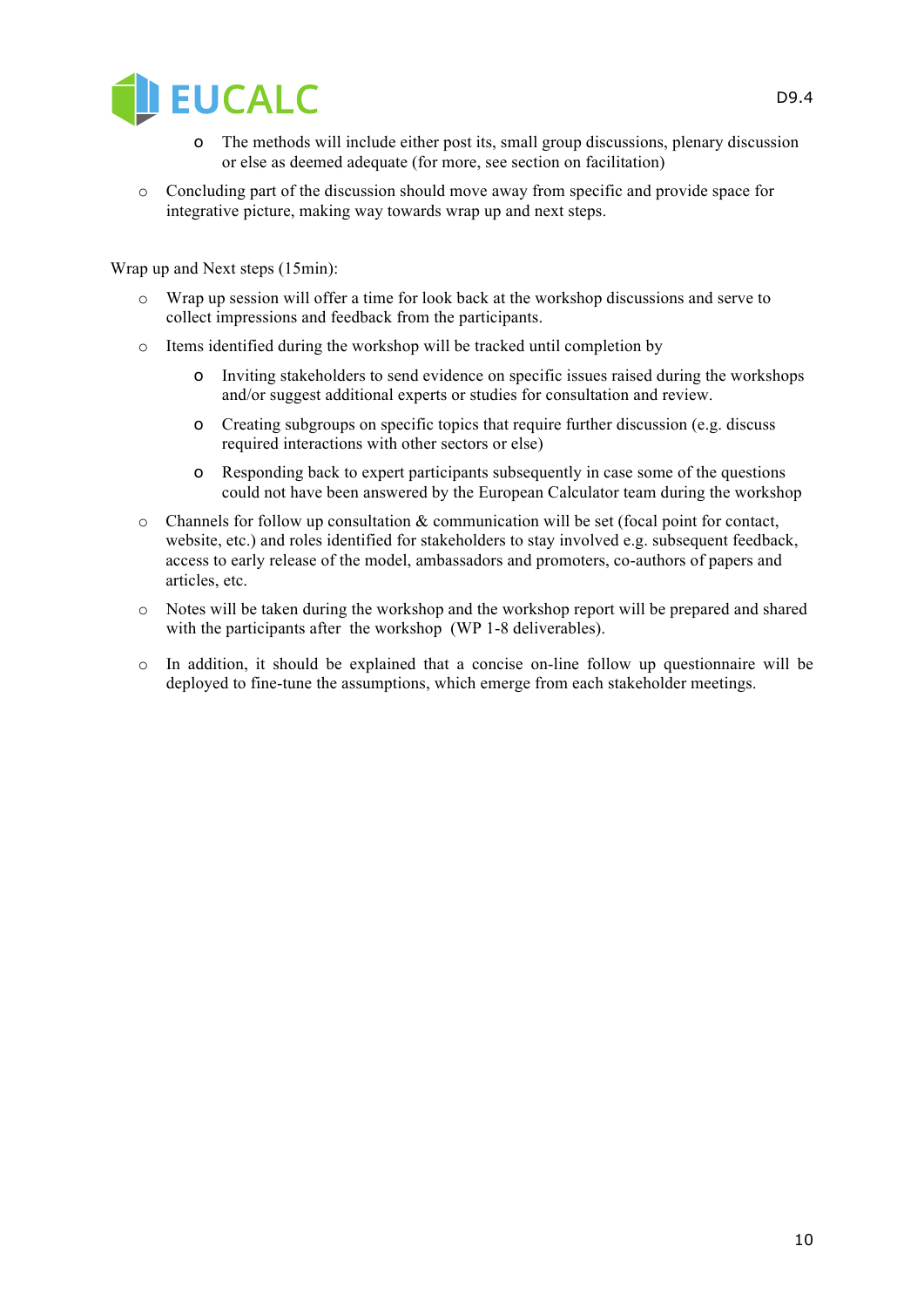# **BEUCALC**

## **3.2 Workshop(s) preparatory actions**

## **3.2.1 Workshop(s) participants**

Stakeholders from public, private and civil society sector will be selected and invited to participate. The selection will be guided by the workshop objectives defined in paragraph 2.1. and needs (what contribution do we need from stakeholders- for example: scientists are able to include inputs on parameters i.e. levers, levels, assumptions, data, policy and de cision makers can share their input on future development of policy framework, companies on the development of technologies etc.; what key questions do we need answers to), but all the stakeholders listed and not being able to participate will also be a part of the consultation process. It will also take into account issues such as credibility (e.g. scientific rigor and/or a track record in a specific field) and legitimacy (e.g. unbiased representation that takes into account a range of views). See Stakeholder Mapping deliverable (D 9.2),

In order to be most effective, the selection process should be completed ideally 4 months prior the workshop by the work package lead, with assistance of co-design task lead, and personalized invitation letters should be sent 3 months prior to the workshop, included in the checklist in section 6.3 on page 22.

Leaders of each module (WP 1-8) will prepare a specification – type of experts' contribution needed for the workshop – to guide a selection process. Additionally, a set of questions will be used to assess whether contributions and viewpoints run the risk of being excluded or overrepresented. Example questions include:

- A group of representativestakeholders is well formed to provide inputs and cover all suggested levers (e.g. technology, behaviour change, costs and other depending on the content of each specific WP 1-8)?
- Are selected stakeholders well suited to provide inputs on levels calibration? Is there a full spectrum of views about possible future trajectories (e.g. countries or business examples that fall on each side of the level spectrum, those under-performing and those excelling)?
- In terms of different viewpoints, is there a meaningful balance of different types of experts (e.g. Public, Civil Society, Business Sector, Science and Technology Innovators)?
- Represented stakeholders are credible, with respectable track record in a specific topic?
- Representatives of sister projects such as REINVENT and INNOPATHS will be invited to take part in the workshops.
- A person with a highly regarded expertise in a specific sector will be invited as a keynote speaker to provide broader insight and frame the subsequent workshop discussion. This person should be identified by the Partner leading the relevant Work Package.

## **3.2.2 Early engagement of stakeholders and information sharing**

To make sure that all selected stakeholders are available to participate, the workshop organizers (WP 1-8 lead and SEECN) will initiate the preparatory work **5 months prior the event**.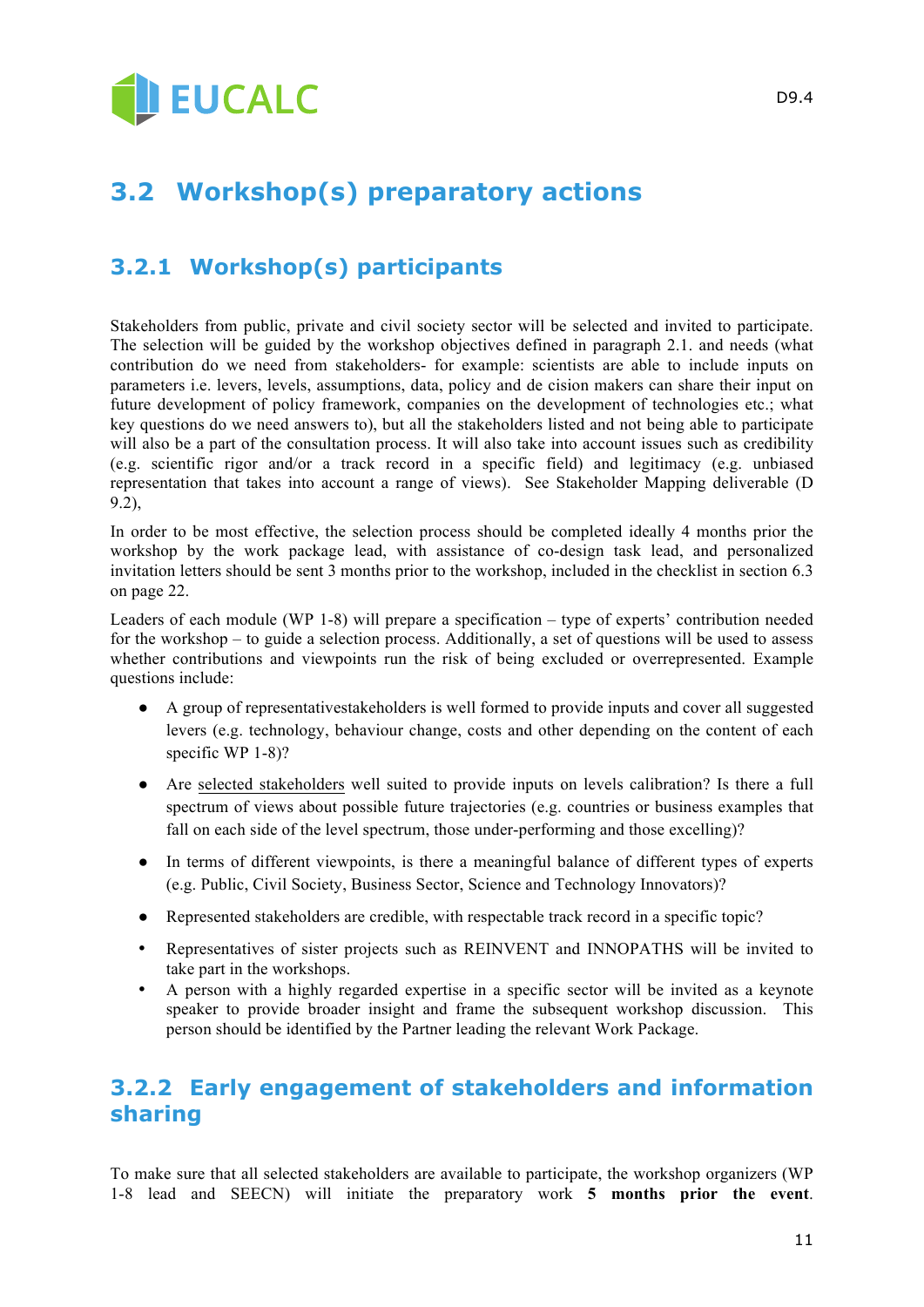

Information/invitation letter to key note speaker should be sent early enough, preferably even **4-5 months** prior the workshop, depending on the profile of selected keynote speaker. Formal letter of invitation will be disseminated **3 months** prior the workshop, with a request for a response (registration deadline) by at least **2 months** prior the workshop to ensure early booking of travel and accommodation,

- A formal letter of invitation should give participants sufficient information about the purpose and requirements of the workshop, so that invitees can make an informed and voluntary decision about participation, including items listed below. Invitation letter template is in appendix 2.
	- Date and time and location;
	- Information about project (factsheet);
	- Thematic framework and key discussion issues of the specific workshop;
	- Desired contribution by experts;
	- Financial arrangements if applicable including travel expenses, accommodation.
	- Benefits of participation e.g. opportunities for subsequent feedback, access to early releases of the Calculator, an offer of co- authorship of a peer reviewed paper on analyzing the outcomes of the workshop.
	- Risks/Note on confidentiality and personal data management assurance).
- Specific method for invitation and registration will be discussed and agreed between WP 1-8 leaders and SEE Change Net (SEECN), normally by email and/or registration platforms (e.g. Eventbrite). Management of registrations will be done either by SEECN or WP 1-8 leaders, as more suitable.

Once all the received registrations have been processed and queries resolved, **1 month** prior the workshop, final confirmation of registration should be sent to participants including Workshop title, dates, location; Agenda, Contact of focal point; Accommodation details and directions to workshop venue (map), Information sheet on Informed consent.<sup>2</sup>

Finally, stakeholders should be given enough notice and sufficient content information before the workshop so that they can read the materials and prepare to contribute, preferably **2 weeks** in advance. The scope and content of the preparatory material will be defined by WP 1-8 leaders.

Checklist for early engagement and information sharing is in appendix 3, see page 22.

## **3.2.3 Workshop(s) material**

.

j

The WP 1-8 leaders should prepare PPT presentations and discussion questions as input to the workshop conversations, with final versions completed at least 2 weeks prior the workshop. WP 1-8 leaders should decide and designate presenters (involved in the research, fluent in English, experienced in presentations).

Introductory presentations will use a standard set of elements:

<sup>&</sup>lt;sup>2</sup>Note: Information sheet and Informed consent should be signed by participants at the workshop and therefore including them for review as part of the registration confirmation is recommended. Draft information sheet and Informed consent are in appendix 4, see page 25.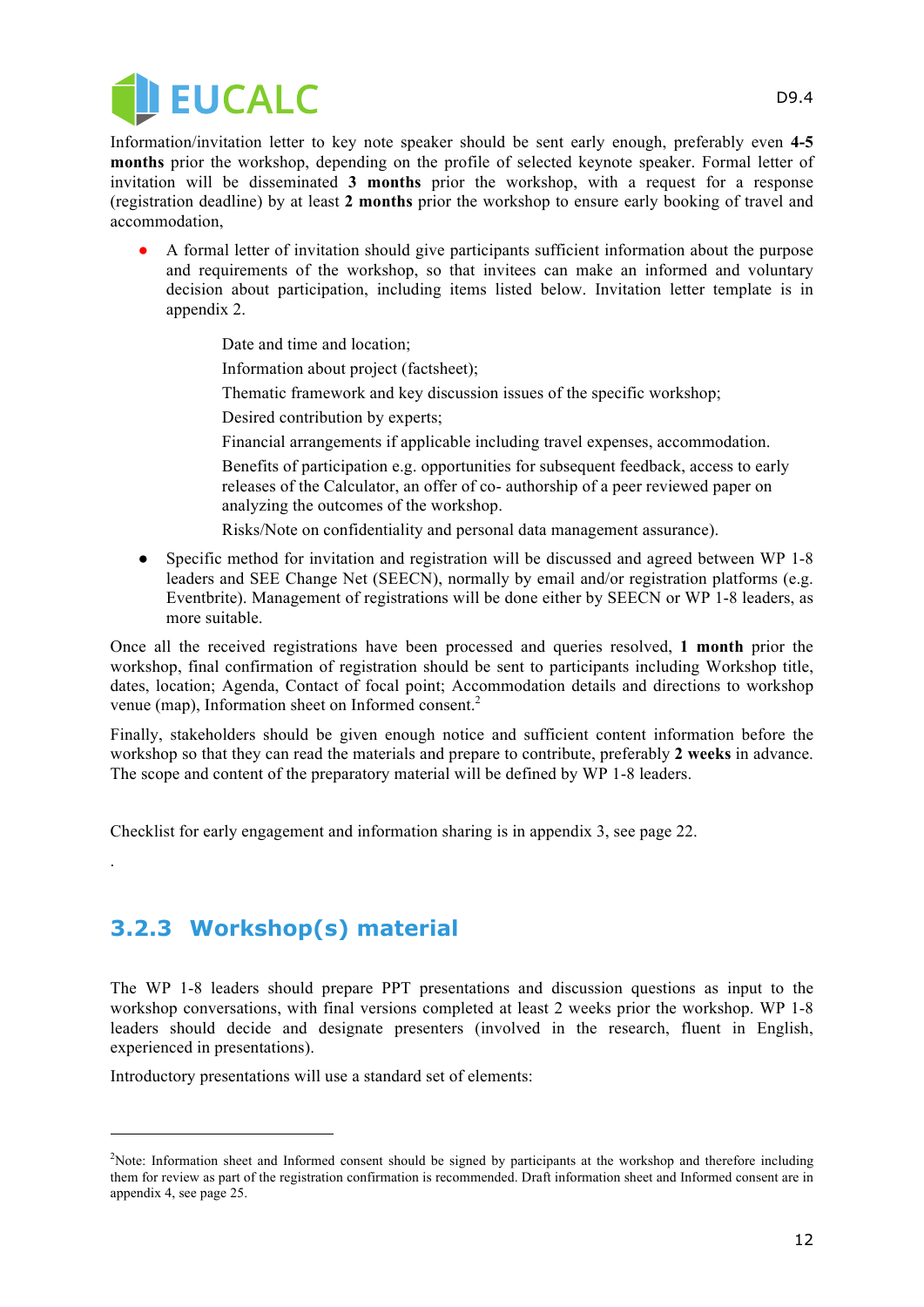

 Project goals, project factsheet – *SEECN providing template* Model facts, structure, linkages, modelling process – *Climact providing template Overview of a specific module/sector - WP1-8*

Discussion PPTs ideally containing a material tailored according to content and needs of each WP 1-8 module

Assumptions, data sources, modelling framework, etc. in a sector/modules *– WP1-8*

Suggested levers *– WP1-8*

Levels of ambition per defined levers *– WP1-8*

Questions for the discussion per lever and levels*– WP1-*8Other issues*– WP1-8*

Templates for presentations introduction slides are prepared by SEECN together with Climact by and will also be reviewed and discussed with individual WP 1-8. WP10 provided support with branding (for PPTs but also other workshop material such as invitation letters, reports, etc.)

### **3.2.4 Workshop(s) facilitation & participatory methodology**

*Role of the facilitator:* An experienced, professionally trained facilitator will be contracted for each of the WP 1-8 workshops to support the workshops discussions, participation and to ensure equal contribution of participants. Respective WP 1-8 leaders, SEECN and facilitator should meet 3 months' prior the workshops to make a time plan for consequent discussions on the following topics:

 Make facilitator familiar with desired outcomes, issues (lever, assumptions etc.) and expected contribution by experts and stakeholders

 Introduce facilitator with the list of participants based on thematic area and type (private, public, civil society, science)

All additional issues related to facilitation process

*Staff appropriately*: The module (WP 1-8) leader will prepare presentations and designate presenters for each section of the programme.

Members of the project team (respective WP 1-8 leaders, SEECN and possibly other partners) should participate in the event making sure that all roles and tasks are taken care of (notes taking, logistics, etc.) and that all the questions from experts and stakeholders are appropriately addressed.

 Define who will answer the questions (e.g. per levers, for example – assumptions, technical measures, behavioural measures but also those related to stakeholder engagement process and other matters).

 Define the decision making at the workshop especially on content related issues, or alternatively acknowledge all expert inputs, make decisions afterwards and report back to stakeholders with justification for the positions and decisions taken with regard to their inputs.

 Define who will take notes, manage the registration and other practical matters on the day of the workshop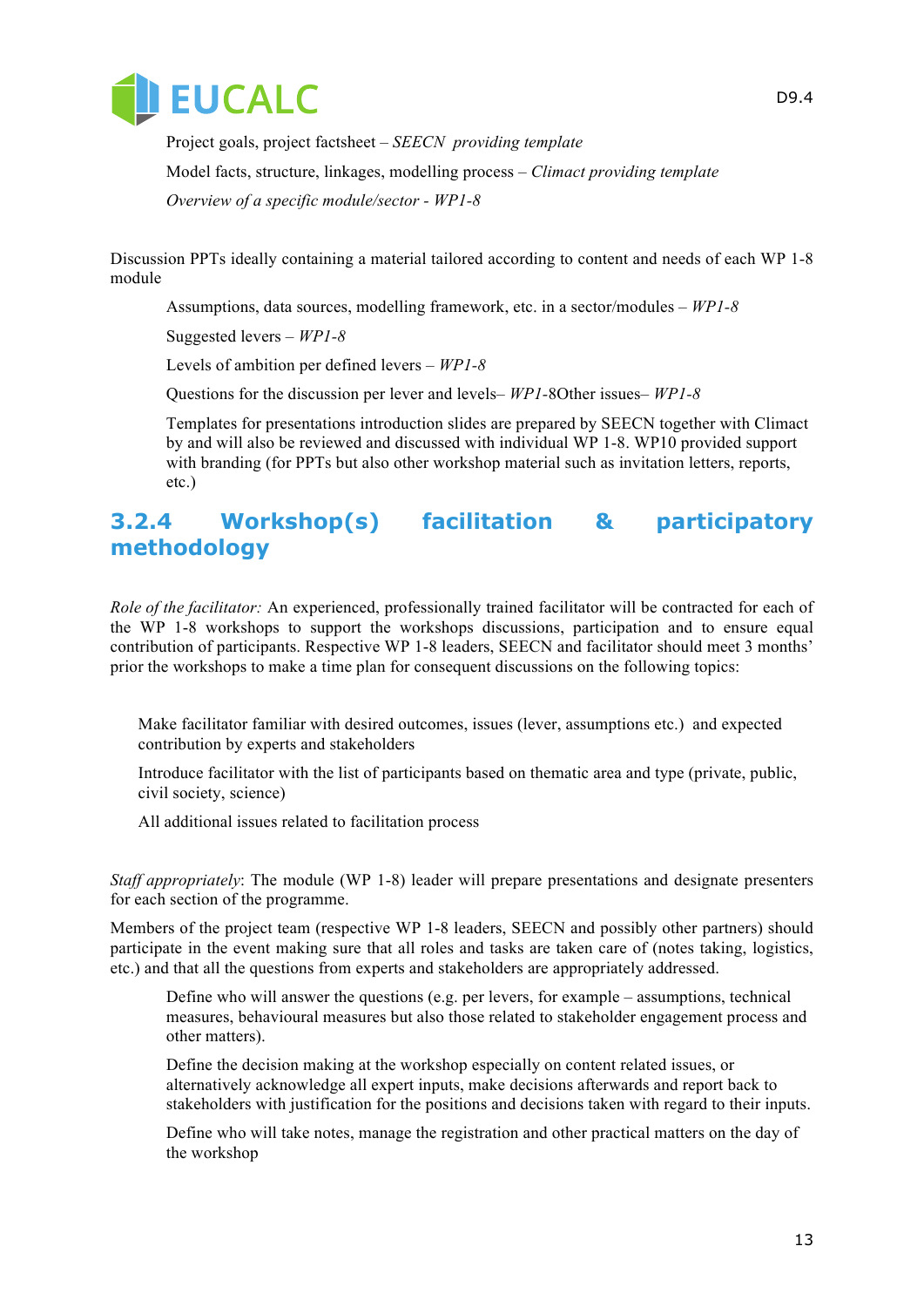

*Information of and from the participants will be handled in line with deliverable D 12.1*

**Checklist for stakeholder identification and selection of 20 participants for the workshop (summary of the process defined in D9.2 Stakeholder Mapping, and in line with the process described in the deliverable) :** All partners in charge for the co-design process with the stakeholder mapping, identification of experts for the expert consultation workshops, identification of stakeholders to be invited for dissemination activities and events confirmed that they will not gather any personal data, except publicly available contact information.

Relevant experts in the field will be identified by

- a) publicly available contact information
- b) existing contacts of consortium
- c) addressing invitations to associations/interest groups/national representatives

 The Calculator team's contact data base (e.g. stakeholder mapping) will include only publicly available information and will not be shared outside of the purpose of the Calculator project.

### **Checklist for invitations and provision of information to stakeholders:**

 The project team will make sure that information sheets/invitations are written in a language and in terms that can be fully understand − describe the aims, methods and implications of the research, the nature of the participation and any benefits, risks or discomfort that might ensue.

 The project team will explicitly state that participation is voluntary and that anyone has the right to refuse to participate and to withdraw their participation at any time — without any consequences.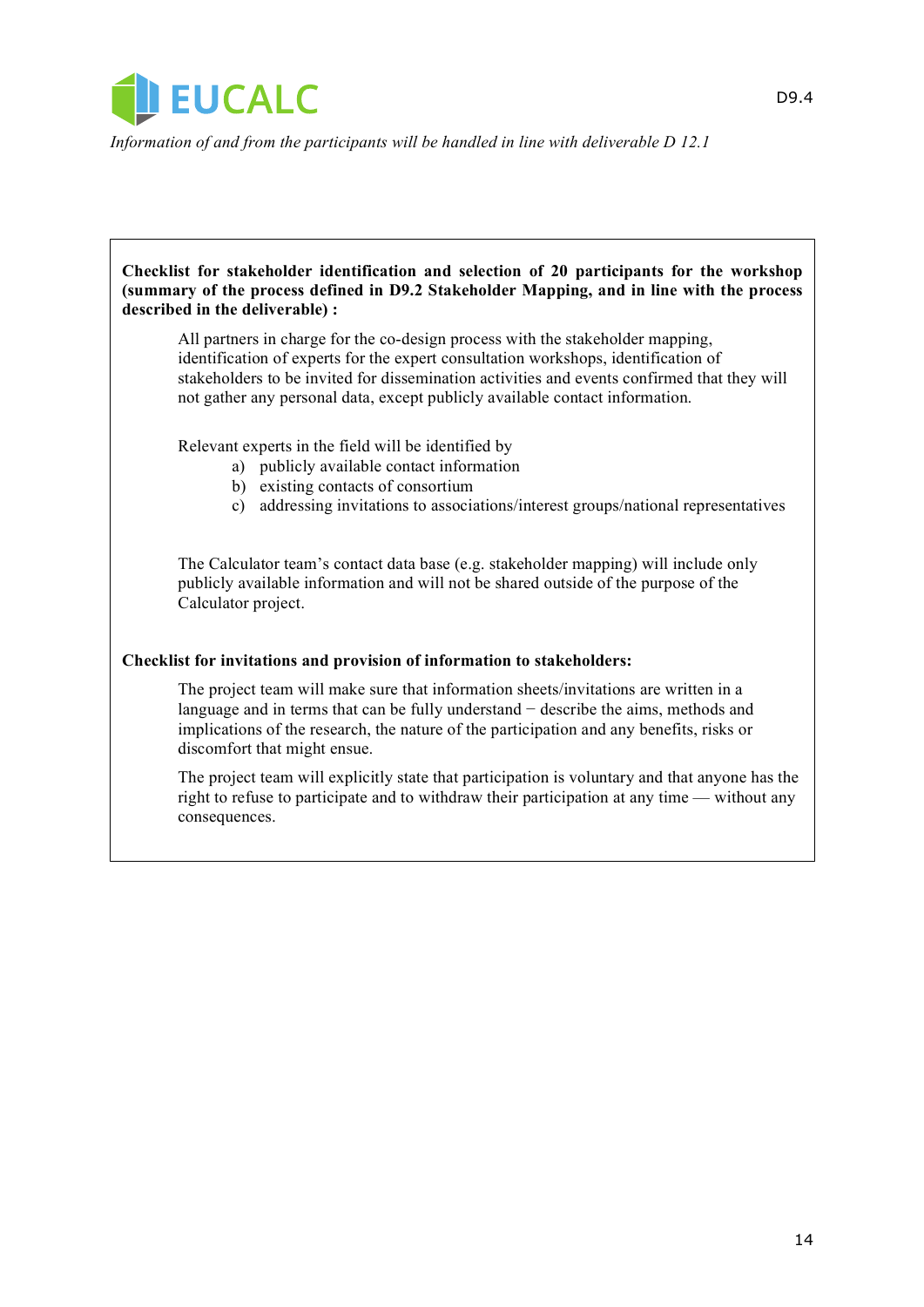# **EUCALC 3.3 Post workshop(s) activities**

In addition to wrap up and debriefing session at the end of the workshop the participants will be asked to anonymously answer a set of questions defined trough evaluation form, in order to provide useful feedback and help the EUCalc team to improve similar events in the future. Post workshop(s) reporting

In gathering and reporting on the experts' inputs, the Calculator team will only record information that is necessary to address the central purpose of the research, and ensure it is anonymised (Chatham house rules).

One of the common features of the 2050 Calculators consultation process is reporting back to the participants of any stakeholder engagement process (transparency). A minimum, adequate response includes feedback on the choices the team makes afterward (e.g. what is the final set of levels and levers, assumptions and data choice and why). If these decisions are too early to be taken within the time agreed for reporting back to participants, then a website or wiki link or other information method should be included in order to allow the participants to follow the progress in work and Calculator's development.

The report should be prepared, reviewed and shared with the workshop participants at the latest 12weeks after the workshop. The report sent to participants will at the same time be WP 1-8 Deliverable [1.6, 2.3, 2.7, 3.4, 4.2, 4.3, 5.4, 6.3, 6.4, 7.3 (8.8.)].

- Items identified during the workshop should be tracked until completion by
	- o Inviting stakeholders to send evidence on specific issues raised during the workshops and/or suggest additional experts or studies for consultation
	- o Creating subgroups on specific topics (e.g. to discuss required interactions with other sectors or else) if suitable
	- o Responding back to participants in case some of the questions could not have been answered by the European Calculator team during the workshop
- Set up channels for follow up consultation & communication and identify roles for stakeholders to stay involved e.g. access to pilot release of the model, ambassadors and promoters, co-authors of papers and articles, etc.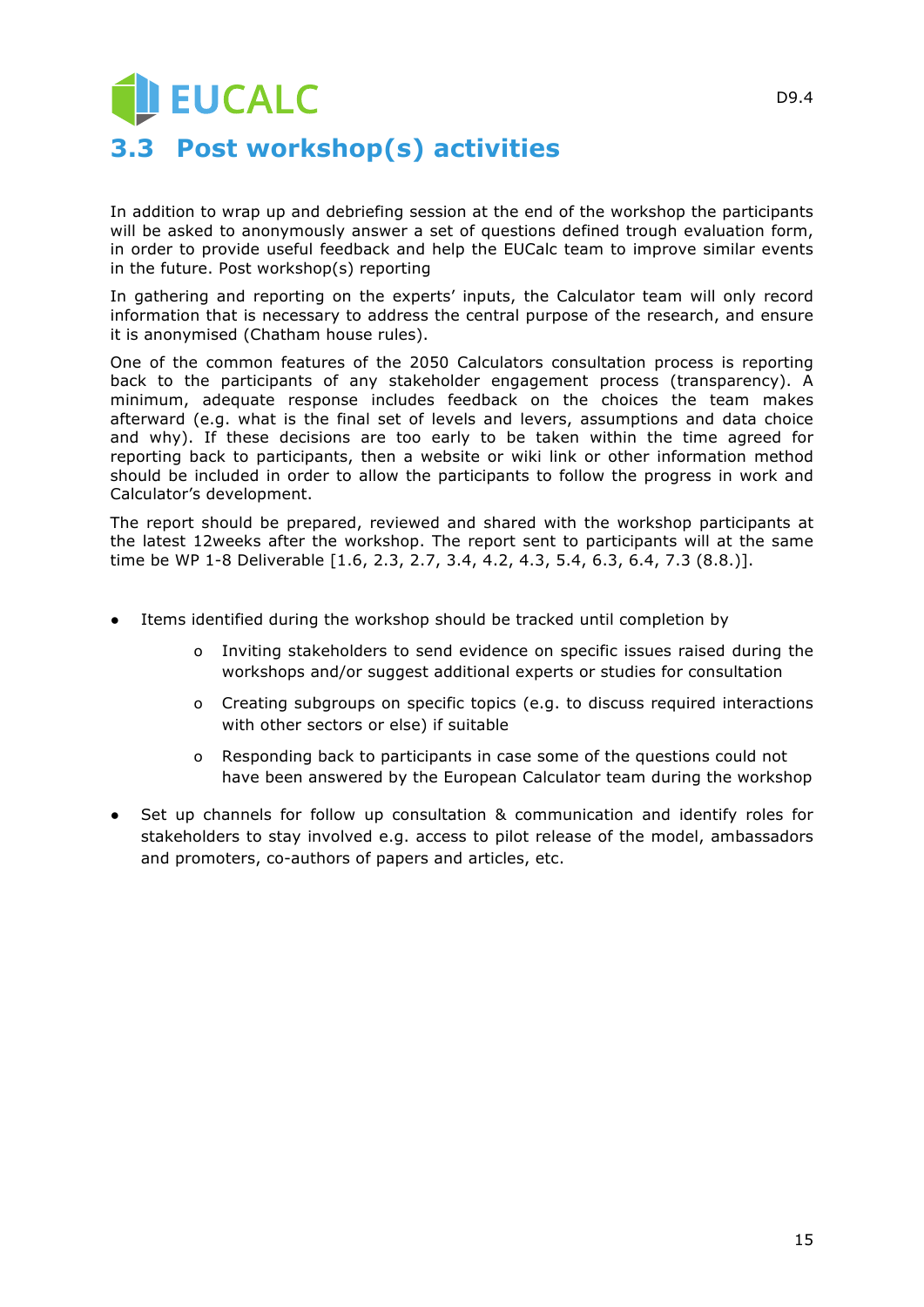# **DEUCALC 4 Call for evidence co-design process**

Co-creation is a central component of the EUCalc model, they include expert co-design consultation workshops, and the iterative public call for evidence

The idea behind Call for evidence process is to provide to wider audiences the final opportunity to comment the data, levels and levers of the model. Therefore, the process of co-creation will not be limited to the participants of expert workshops, but broaden to interested public and wide spectrum of experts, with different expertise and geographical coverage.

They will be given the opportunity to view data from all countries and EU-level data in the form of easily understandable model process tree and Call for evidence web-tool, that include historical trends, assumptions and ambition levels for different sectors: energy supply, transport, buildings, LULUCF, biomass, biodiversity, manufacturing and materials, transboundary effects, socio- economic and lifestyle parameters. If they are in possession of data of higher quality or newer than those used for model development, they will be able to suggest changes, with relevant and scientifically reliable sources.

## **4.1 Milestones**

| <b>Activity/Milestone</b>                                | <b>Respons</b><br>ible<br>partner | <b>Timing</b>                           |  |
|----------------------------------------------------------|-----------------------------------|-----------------------------------------|--|
|                                                          |                                   |                                         |  |
| Release of EUCalc call for evidence model                | Climact                           | M25/November 2018                       |  |
| Release of EUCalcweb-tool - call for<br>evidence version | <b>CMF</b>                        | M26/ December 2018                      |  |
| Call for evidence process                                | Imperial                          | 2018-<br>Feb<br>M26-M28/<br>Dec<br>2019 |  |
| Report on results of Call for evidence                   | Imperial                          | M28/February 2019                       |  |
| Concluding workshop for call for evidence                | <b>Climact</b>                    | M35/September 2019                      |  |

*Table 2 Call for evidence process*

- After the team has considered the results of the co-design expert consultation workshops and integrated the accepted changes, full model will then be published as a "call for evidence" version.
- Model will be published online with support of web-tool, for easier understanding of the data and the model.
- The Process of online consultations will last for 2 months. During this period of time, project partners will ensure wide spread of the information on the Call for evidence process, via:
	- o Linking *Call for evidence model and web-tool* to their own **web-pages** and social networks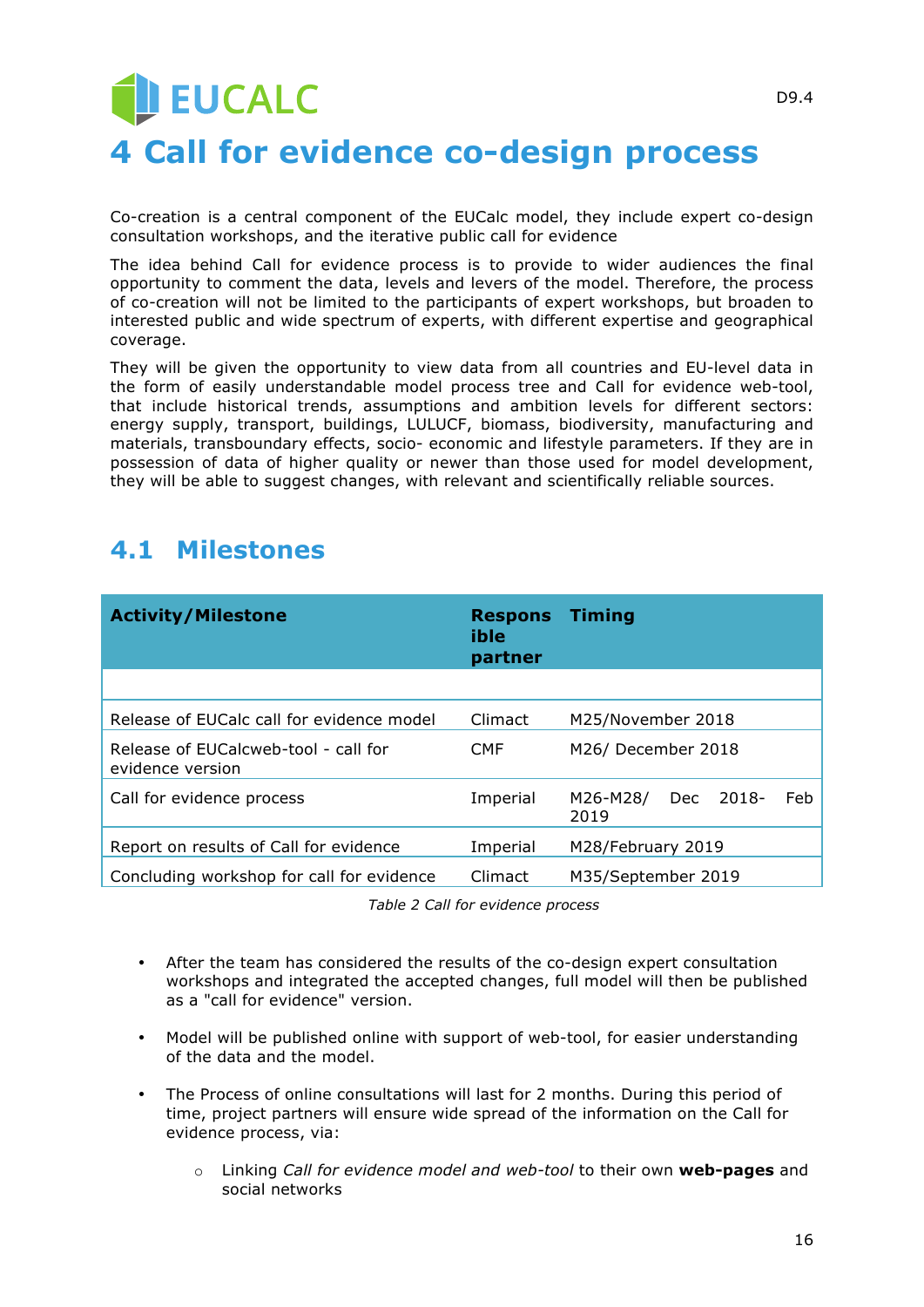

- o Using **stakeholder log** as primary source of contacts for wider distribution (See D 9.2)
- o Using their own contact list of sectoral or non-sectoral, national and international additional experts
- o **Managing questions** and suggestions from experts, led by Imperial
- o **Supporting** task leader in creation of Call for evidence report, suggesting integration of data and comments into their respective sectoral module
- Conclusions from Call from evidence will be integrated in the model and presented during the final workshop

# **5 Conclusion**

Deliverable D 9.4. helps project partners in carrying stakeholder interaction and input into the final model, provides necessary templates for workshops and summarizes links to other deliverables, namely D 9.1., D 9.2, D 9.3., describing the process of co-design as a whole.

Project partners will use this deliverable as guidelines for implementation of co-creation process during the development of the model.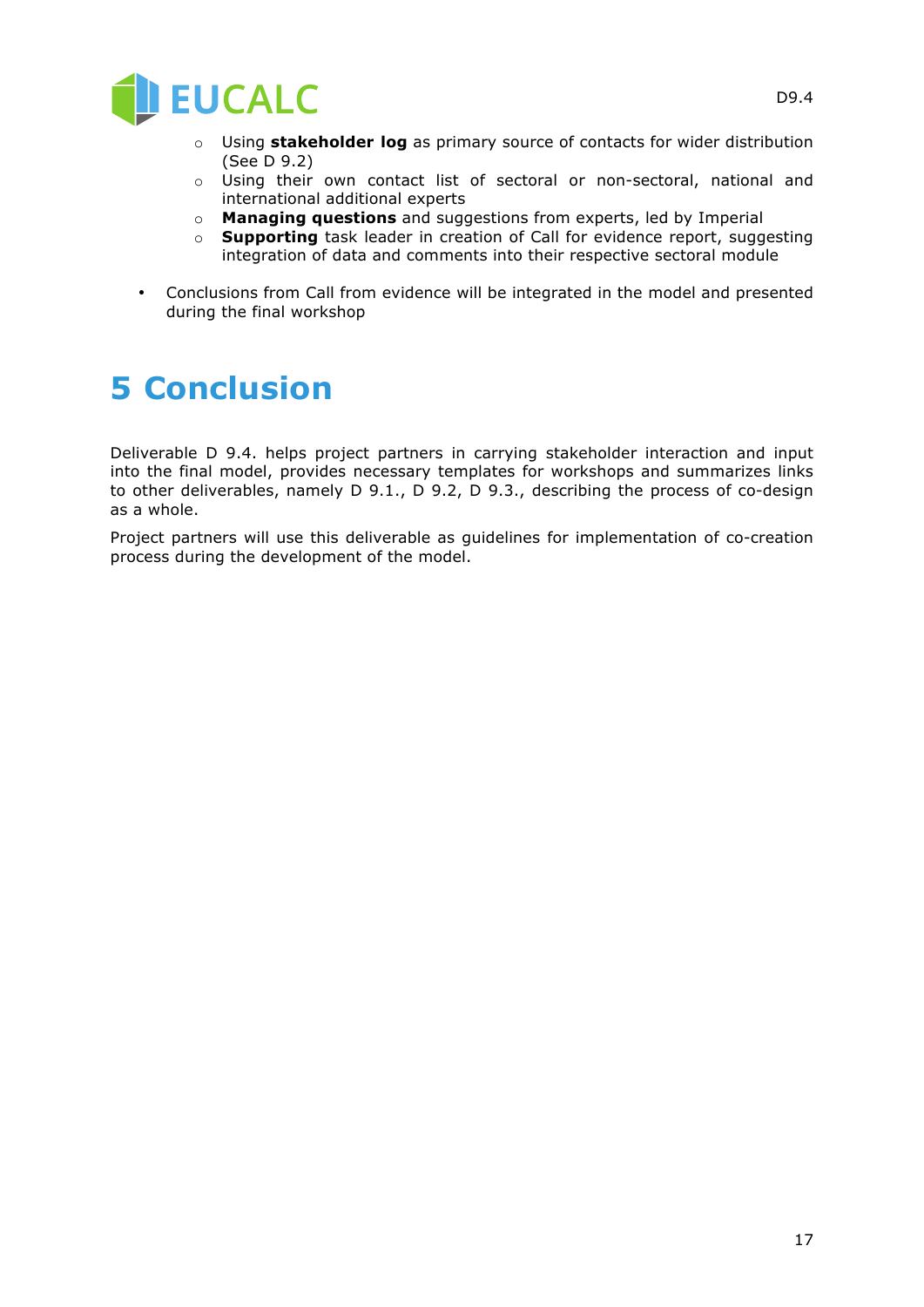

# **6 Appendix documents**

## **6.1 Appendix 1 Programme Template**

This is provisional agenda template, as a basis for discussion with WP 1-8 teams and facilitator, when finished it has to be provided on adequate template..

8.45-9.00 Arrival, registration

9.00 – 9.25 Welcome& introduction of participants

9.25 – 9.40 Introduction to the European Calculator project and partners

(Speaker: European Calculator representative)

9.40 – 10.10 Keynote presentation

Critical role of *[WP 1-8 sector/module]* scenarios in facilitating robust climate mitigation policy

(Speaker: Keynote guest speaker)

*A broader policy, economic, science and development perspective* 

10.10 – 10.25 Introduction to the European Calculator *[WP 1-8]* sector/module

(Speaker: European Calculator researcher)

*Summary: key messages, assumptions, modeling framework, data sources*

10.25 – 10.45 Discussion (1)

*Gather ideas, questions, needs and expectations from stakeholders* 

10.45 – 11.00 Coffee break

11.00 – 12.15 Presentation, discussion, defined interactive setting (2)

(Speaker: European Calculator researcher)

*Presentation on a specific lever or lever clusters (accompanied by discussion questions)*

*Assumptions (lever/s); Details of the ambition levels and costs per lever/s; Barriers to reduce emissions; Other: social impact, interaction with other sectors etc.*

12.15 – 13.15 Lunch

13.15 – 14:30 Presentation, discussion, defined interactive setting(3)

(Speaker: European Calculator researcher)

*Presentation on a specific lever or lever clusters (accompanied by discussion questions)*

*Assumptions (lever/s); Details of the ambition levels and costs per lever/s; Barriers to reduce emissions; Other: social impact, interaction with other sectors etc.*

14.30 – 14:45 Coffee break

14.45 – 15:15 Presentation, discussion, defined interactive setting(4)

*Same as 2 & 3*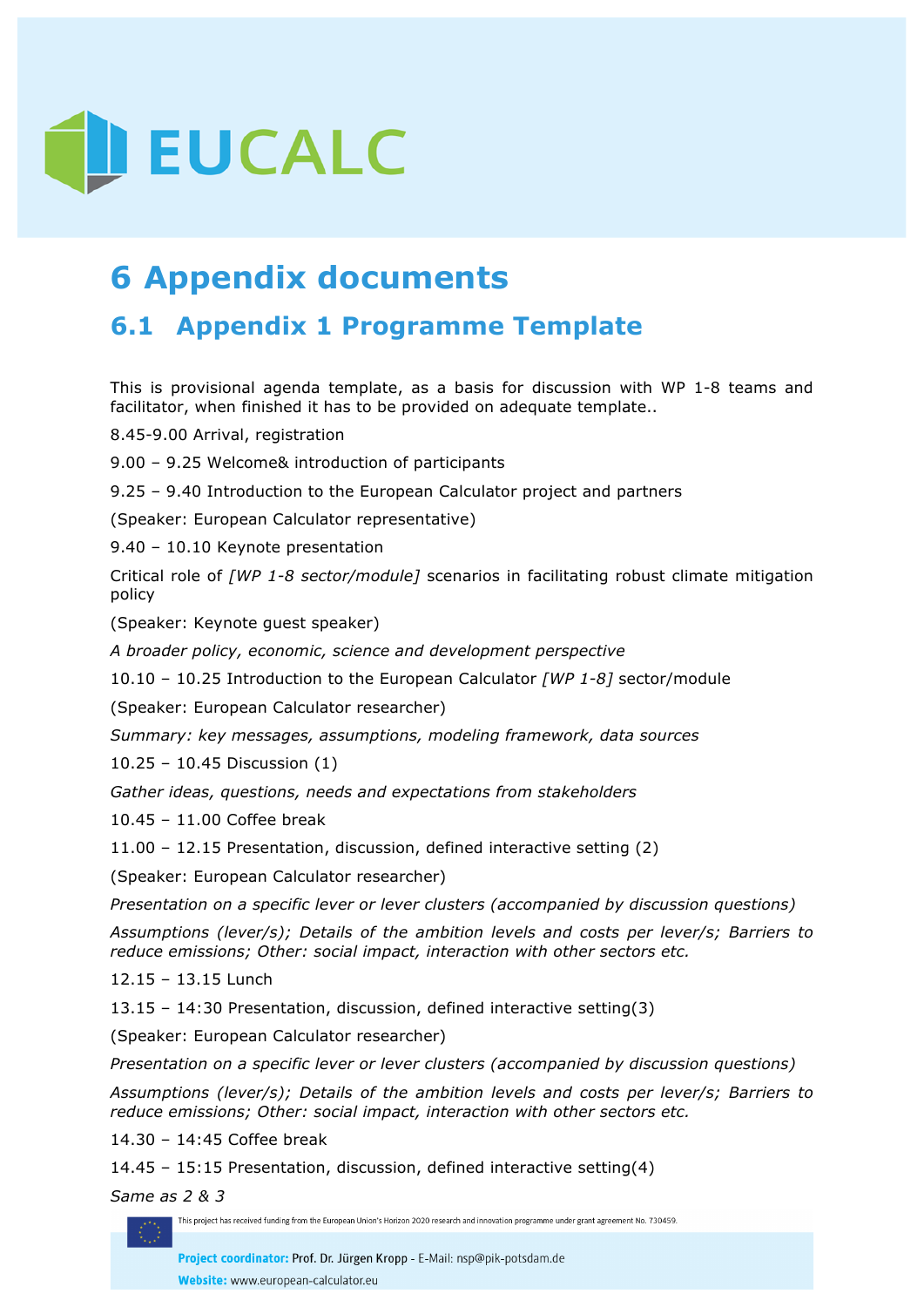

15.15 – 15:45 Discussion (4)

(Facilitator) *Back to big picture and integrative discussion questions, making way to wrap up*

15.45 – 16:00 Wrap up and next steps

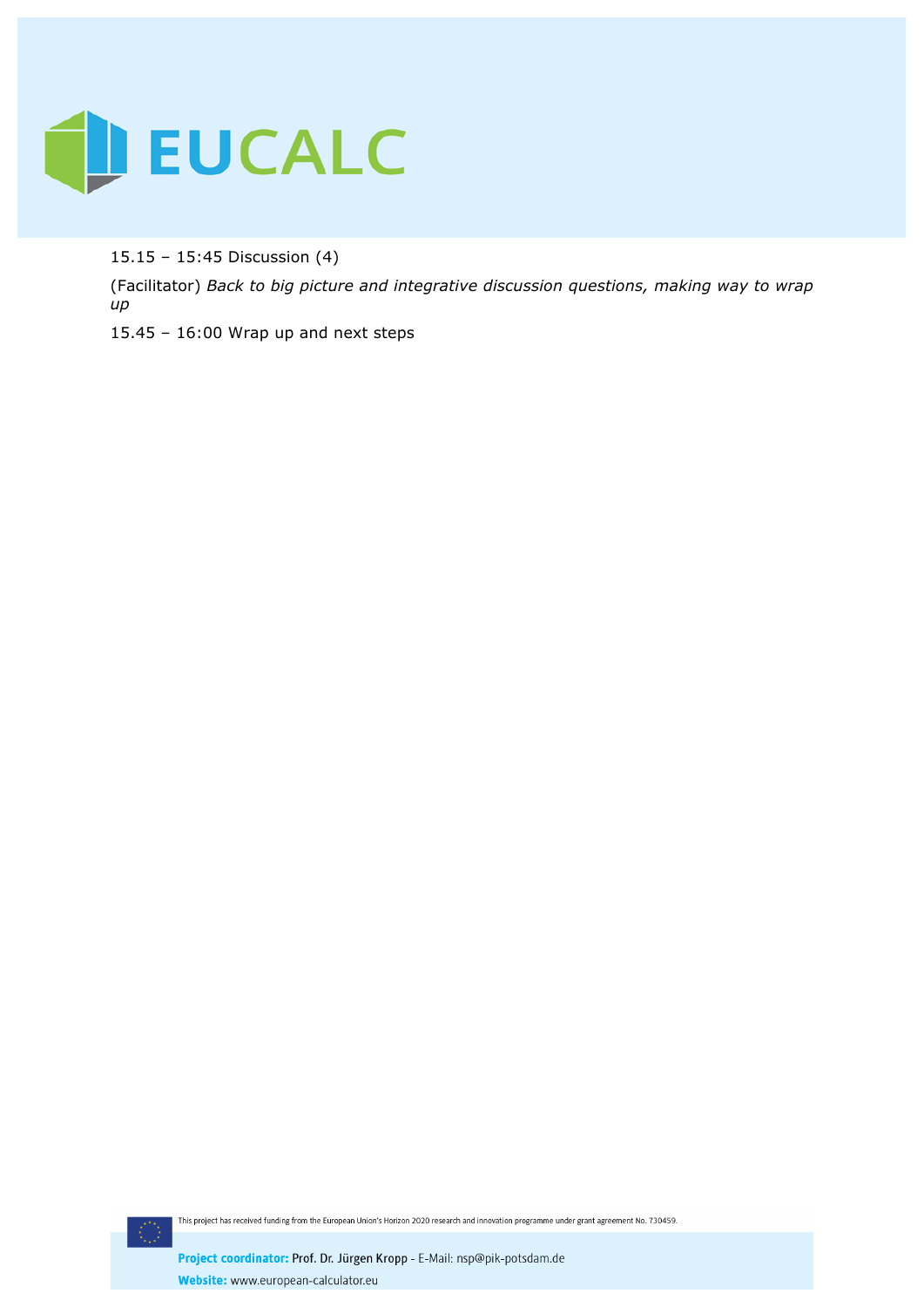

## **6.2 Appendix 2 Invitation letter template**

#### **European Calculator: Expert workshop on** [insert module name]

The workshop will be held [back to back with [name of conference in case of "back to **back]**] at the following time, date, and location:

**Date, from** 

**Location**

Registration is limited for conference participants and upon invitation. Register with your email address to attend this event before *[insert deadline, 2 months in advance] Link for* registration

#### Dear [Name],

We want to invite you to take part in a co-design expert workshop for the development of an EU wide (and Switzerland) public policy climate change model funded by the European Union's Horizon 2020 programme. We called it the European Calculator or EUCalc.

The mission of the EU Calculator project is to provide decision makers with an accessible energy modelling solution to quantify the sectorial energy demand, greenhouse gas (GHG) emissions trajectories and social implications of lifestyles and energy technology choices in Europe.

This workshop is devoted to the [insert module name] module of the European Calculator and represents one in a series of ten workshops and meetings that will be held during the development phase to elicit expert feedback in different sectors included in the Calculator.

The critical role of the *[insert module name]* module is to define the scope of action and to allow users of the future Calculator to simulate a number of [*insert module name]* trajectories and its associated greenhouse gas (GHG) emissions, according to different demands for products (goods and services) by 2050. The workshop will investigate the corresponding levels of ambition and effort that reflect the full range of what experts believe could be possible by 2050.

### **We have identified you as a key expert/ decision /policy maker active in the research and debate on tomorrow's** [insert module name] **and are keen to receive your input to shape the European Calculator.**

During this workshop, the objectives and the scope of the European Calculator project will be explained and participants will be asked to discuss research methodology and preliminary findingswithin the *[insert module name]* module to ensure that we use the best data, to validate our assumptions, and account for the full range of opinion when we look into possible futures. Examples of questions that the workshop will aim to address are: *[insert critical questions for a specific module....*]

We are delighted to have **[insert name and designation in case we have keynote** speaker], has confirmed his/her participation as keynote speaker.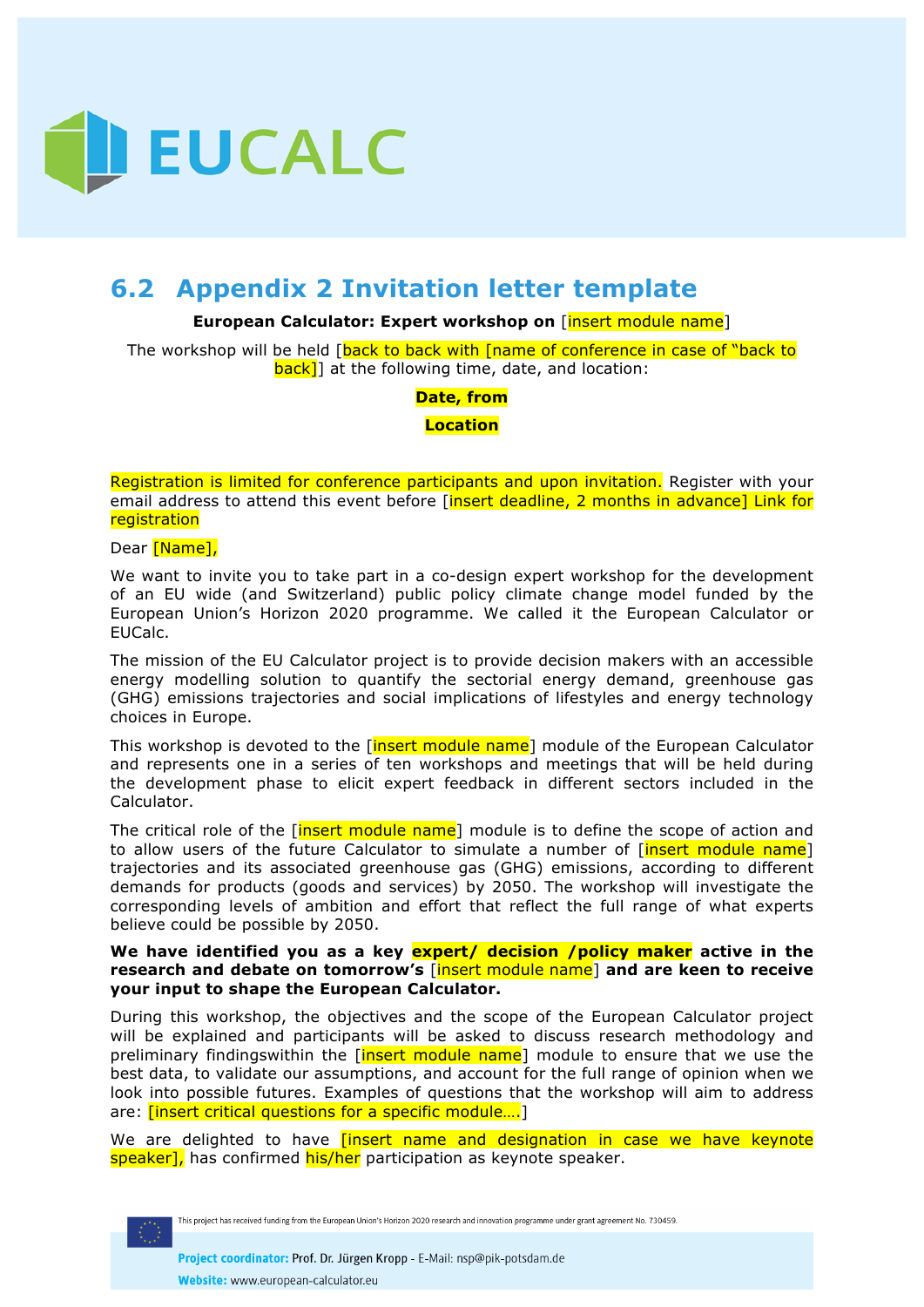

We hope that you will take the opportunity to join a group of experts across academia, the public and private sectors as well as civil society to take part in this forward looking exercise. The European Calculator team is also committed to the continued collaboration and exchange with workshop participants including [suggest benefits of participation e.g. subsequent feedback, access to early releases of the Calculator etc..]

Please register before [insert date, 2 months in advance] Link for registration

Travel and accommodation costs to **[insert location of workshop]** can be covered by the project, please let us know if needed.Should you require further information about the workshop or project in general, I would be happy to speak with you.

Looking forward to seeing you at this once-off workshop on Sustainable Lifestyles!

Kind regards,

Prof.Dr. Jürgen P. Kropp Coordinator of the European Calculator Project Potsdam Institute for Climate Impact Research (PIK)

Insert name of person leading the module Organizer of the *[insert module name or title of workshop]* workshop Insert name of partner institution leading the module

SEECN representative (in case SEECN sends and manages invitations) Co-Organizer of the **[insert module name or title of workshop]** workshop SEE Change Net (SEECN)

*Note: The consortium would like to assure you that any personal data or information you provide will be kept strictly confidential and will be securely stored and retained for the lifetime of the project and deleted thereafter. In gathering our data, we will only record information that is necessary to address the central purpose of our research, and ensure it is anonymised. Furthermore, should you agree to participate in this workshop, and subsequently feel unable or unwilling to continue*, you are free to leave without negative consequences. That is, your participation is completely voluntary, and you may withdraw from this project at any time.

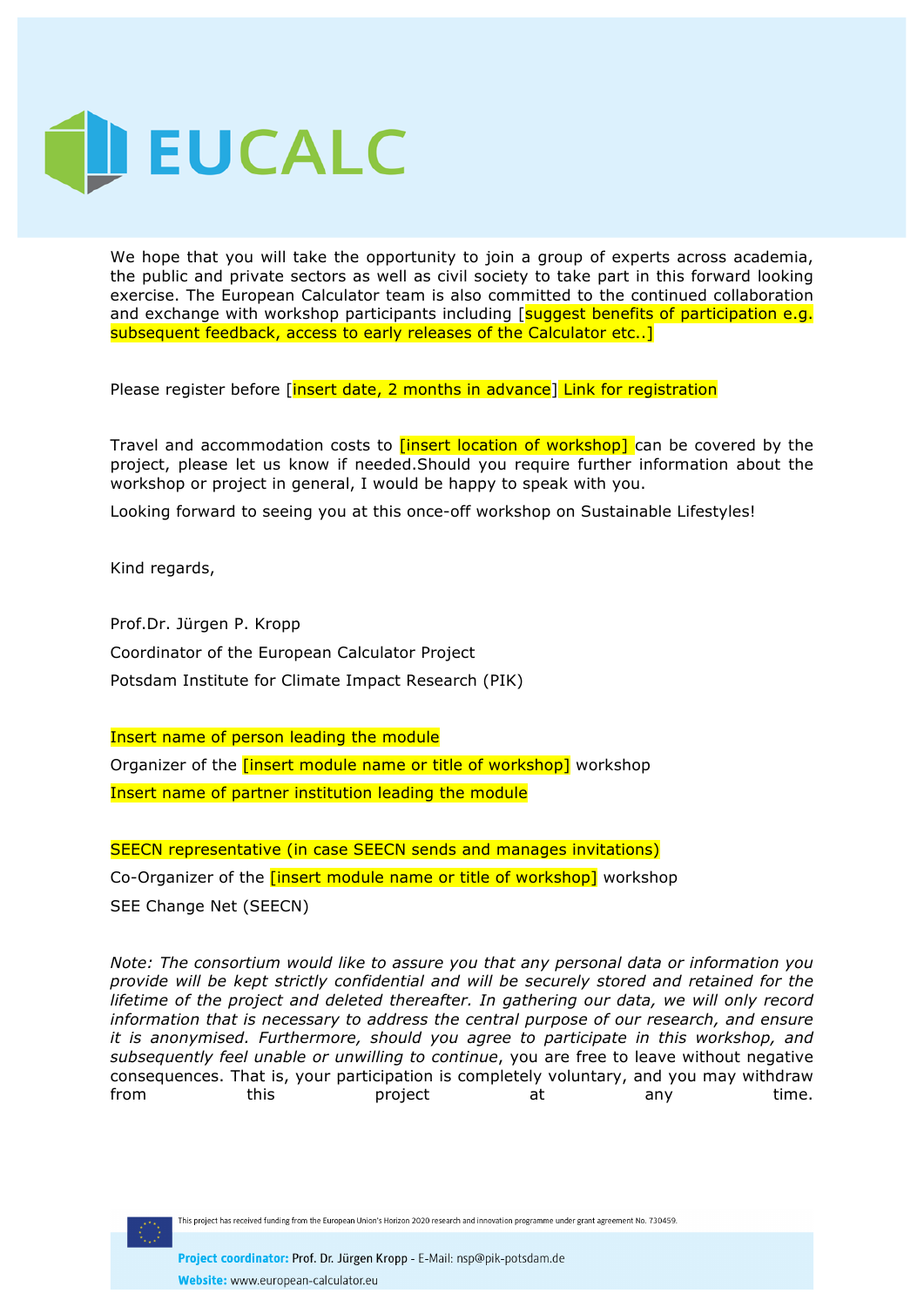## **6.3 Appendix 3 Checklist on early engagement and information sharing**

A large part of what makes a workshop successful occurs in the preparation phase. Agendas and additional materials, if timely shared, help to prepare participants and keep them active/without an excuse of not being able to follow on the topics due to lack of information.

Plan for information sharing stated below will be moderated by SEE Change Net team in agreement and cooperation with respective WP1-8 leading partner, and is meant to ensure timely creation of all documents.

| What                                                                                                                                                                                                                                                                | <b>Timing</b>                                                                                                  | <b>Responsibilities</b>                                                                                                               | Assign<br>responsible |
|---------------------------------------------------------------------------------------------------------------------------------------------------------------------------------------------------------------------------------------------------------------------|----------------------------------------------------------------------------------------------------------------|---------------------------------------------------------------------------------------------------------------------------------------|-----------------------|
| Make<br>have<br><b>vou</b><br>sure<br>evaluated<br>stakeholder<br>groups and selected 20 for<br>participation prior to "save<br>the date"/invitations send<br>outs                                                                                                  | 15/05/17<br>/alternative:<br>at least 4M<br>prior to the<br>event                                              | WP 1-8 teams                                                                                                                          |                       |
| Key note speaker invitation<br>p.11                                                                                                                                                                                                                                 | $4-5$ M                                                                                                        |                                                                                                                                       |                       |
| Choose the date<br>of the<br>event & the location of the<br>event                                                                                                                                                                                                   | Preferably<br>4M<br>hefore<br>the event                                                                        | WP 1-8 teams                                                                                                                          |                       |
| <b>Organize location p. Errore. Il</b><br>segnalibro non è definito.                                                                                                                                                                                                | Same<br>as<br>above                                                                                            |                                                                                                                                       |                       |
| <b>Choose facilitator</b>                                                                                                                                                                                                                                           | At least 3M<br>prior to the<br>event                                                                           | SEE Change Net                                                                                                                        |                       |
| <b>Prepare and send invitation</b><br><b>letters</b><br>(incl.<br>registration<br>link)<br>to<br>20<br>selected<br>stakeholder,<br>informing<br>them on purpose, date, time<br>place of the event,<br>and<br>financial details (travel and<br>accommodation costs). | 3M prior to<br>the<br>event<br>with<br>registration<br>deadline<br>at<br>2M<br>least<br>before<br>the<br>event | WP 1-8 teams<br>(adjust content of the<br>invitation<br>letter<br>and<br>provide a contact list of<br>20<br>selected<br>stakeholders) |                       |
| Include also short note on<br>the.<br>confidentiality<br>and<br>personal<br>data<br>protection.<br>Attach FACTSHEET of the<br>project.                                                                                                                              |                                                                                                                | <b>SEE</b><br>Change<br><b>Net</b><br>(sends/manages<br>invitations<br>and<br>registrations)<br>unless<br>differently agreed          |                       |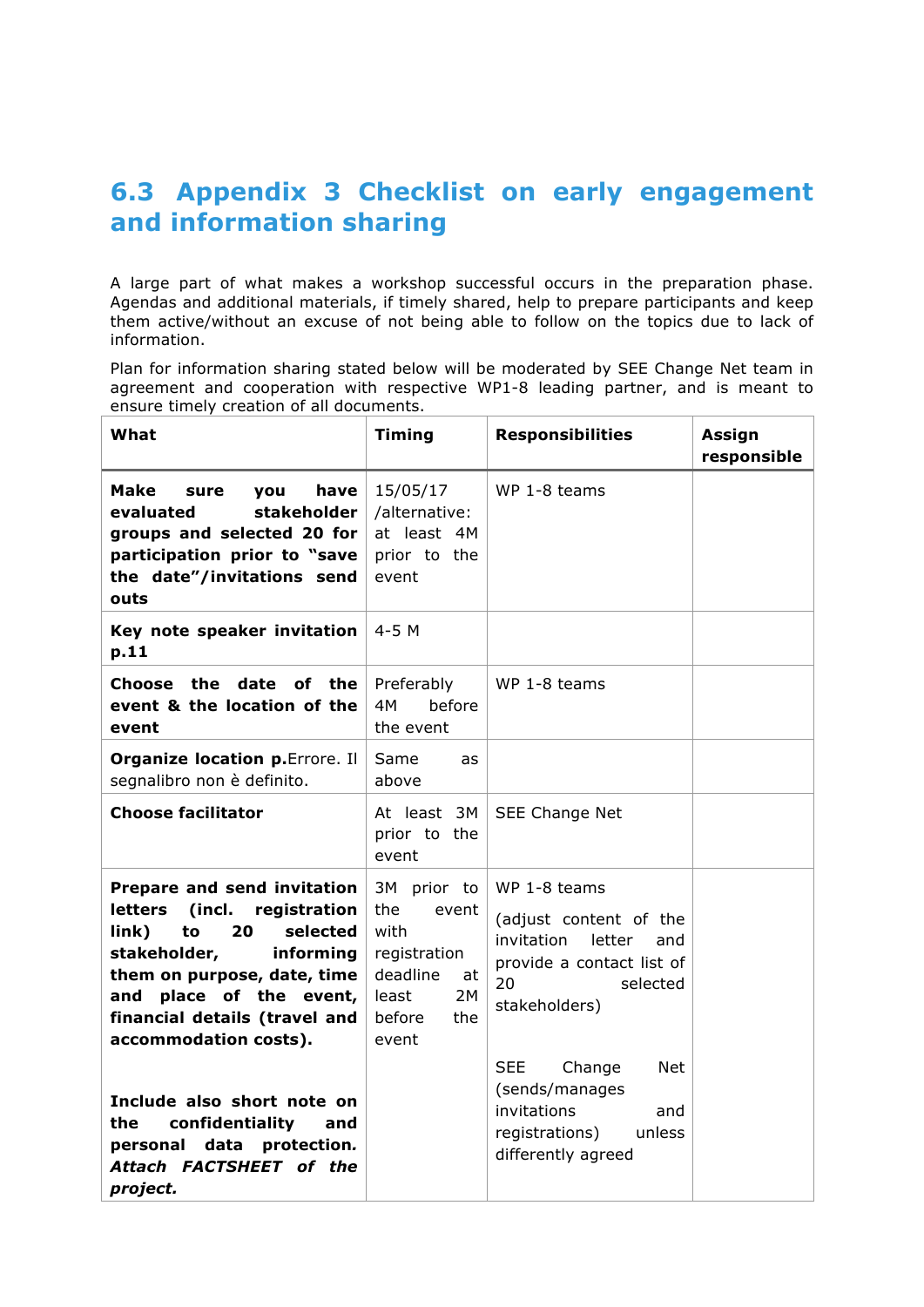| Repeat invitation - in case<br>invitee<br>low<br>number<br>οf<br>responded and registered<br>(optional)                                                                                                                                                                                                                                                                                   | 1<br>week<br>the<br>before<br>registration<br>deadline                                                  | SEE Change Net - in<br>cooperation with WP 1-<br>8                                                                                                     |  |
|-------------------------------------------------------------------------------------------------------------------------------------------------------------------------------------------------------------------------------------------------------------------------------------------------------------------------------------------------------------------------------------------|---------------------------------------------------------------------------------------------------------|--------------------------------------------------------------------------------------------------------------------------------------------------------|--|
| with<br><b>Keep</b><br>in<br>touch<br>registered<br>participants,<br>registrations,<br>process<br>resolve queries,<br>arrange<br>travel and accommodation<br>details                                                                                                                                                                                                                      | 2M<br>Start<br>prior to the<br>event<br>and<br>complete<br>at<br>least<br>1 M<br>before<br>the<br>event | WP 1-8 lead partner's<br>administrative<br>and<br>financial units, since the<br>budget<br>is<br>with<br><b>WP</b><br>respective<br>$1 - 8$<br>partners |  |
| Make<br>that<br>the<br>sure<br>workshop material(p.12) is<br>drafted:                                                                                                                                                                                                                                                                                                                     | 1.5M prior to<br>the event                                                                              | <b>PPT</b><br>Templates<br>by<br><b>SEECN</b><br><b>WP</b><br>and<br>10<br>(branding)                                                                  |  |
| Summary, key<br>messages and<br>references,<br><b>Context and</b><br>historical trends,<br>Methodology<br>overview (process<br>and model<br>methodology),<br><b>Basic assumptions in</b><br>a sector,<br><b>Details of the</b><br>ambition levels and<br>costs per lever,<br><b>Barriers to reduce</b><br>emissions,<br>Other: social impact,<br>interaction with other<br>sectors etc.). |                                                                                                         | Content and tailoring:<br><b>WP1-8</b>                                                                                                                 |  |
| Communicate regularly on<br>the<br>goals,<br>questions,<br>timings with the facilitator                                                                                                                                                                                                                                                                                                   | 3M prior to<br>the<br>event,<br>intensify<br>over the last<br>few<br>weeks<br>before<br>the<br>event    | WP 1-8 with support<br>from SEECN team                                                                                                                 |  |
| Based on draft workshop<br>materials, create detailed,<br>final agenda                                                                                                                                                                                                                                                                                                                    | 1.5M prior to<br>the event                                                                              | WP 1-8 with support<br>from SEECN team and<br>facilitator                                                                                              |  |
| <b>Send</b><br>registration<br>confirmation<br>to<br>all                                                                                                                                                                                                                                                                                                                                  | At least 1M<br>prior to the                                                                             | SEE Change Net -in<br>cooperation with WP 1-                                                                                                           |  |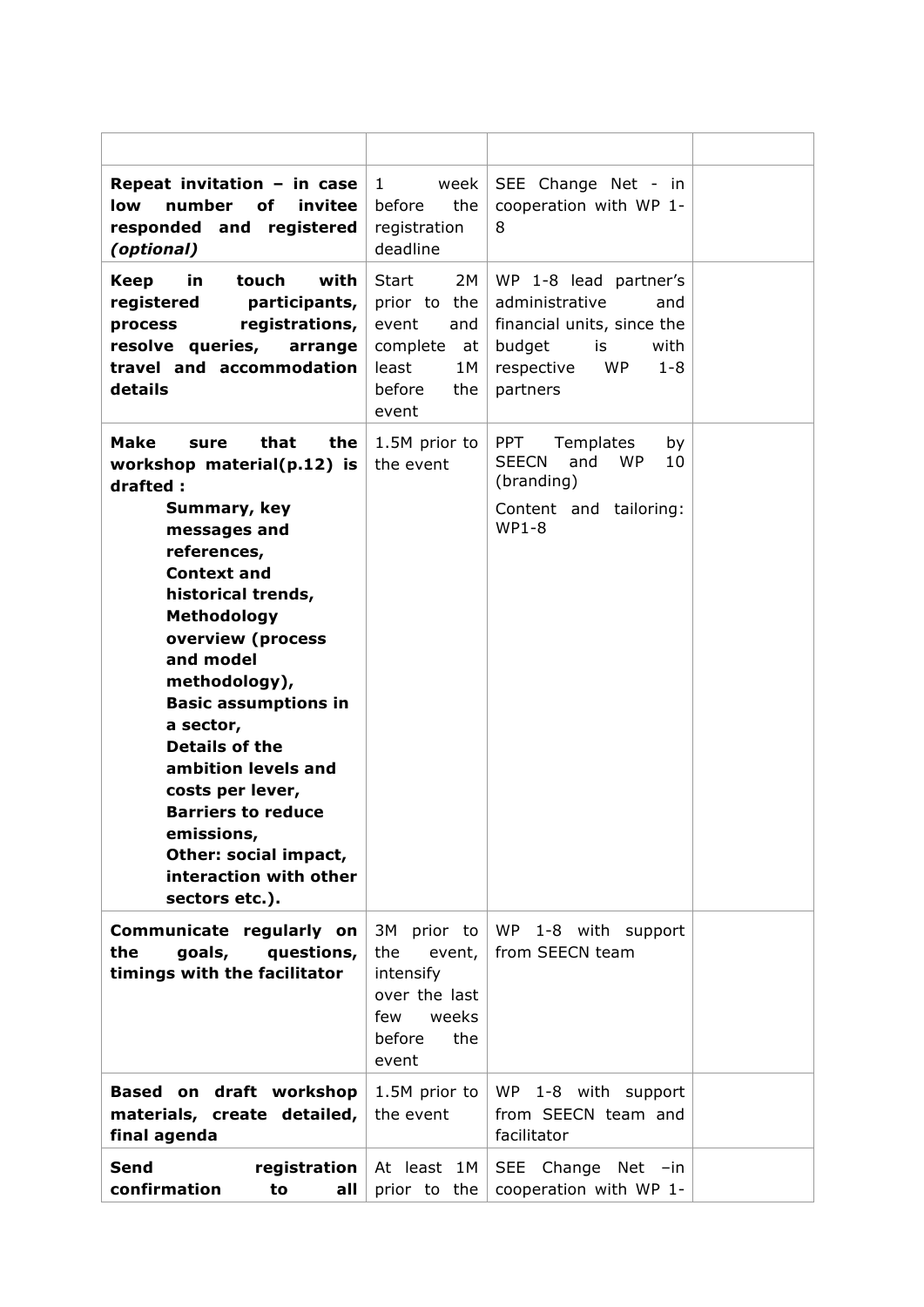| registered participants:                | event            | 8                                           |  |
|-----------------------------------------|------------------|---------------------------------------------|--|
| Workshop title,                         |                  |                                             |  |
| dates, location;                        |                  |                                             |  |
| Agenda                                  |                  |                                             |  |
| <b>Contact of focal point</b>           |                  |                                             |  |
|                                         |                  |                                             |  |
| <b>Accommodation</b>                    |                  |                                             |  |
| details and directions                  |                  |                                             |  |
| to workshop venue                       |                  |                                             |  |
| (map)                                   |                  |                                             |  |
| <b>Information sheet</b>                |                  |                                             |  |
| and Informed                            |                  |                                             |  |
| consent                                 |                  |                                             |  |
| <b>Finalize</b><br>workshop             | weeks<br>2       | <b>WP</b><br>$1 - 8$<br><b>SEECN</b><br>and |  |
|                                         |                  |                                             |  |
| presentations<br>and                    | prior to the     | team                                        |  |
| designate<br>for<br>presenter           | event            |                                             |  |
| each<br>section<br>οf<br>the            |                  |                                             |  |
| programme                               |                  |                                             |  |
|                                         |                  |                                             |  |
|                                         |                  |                                             |  |
| <b>Prepare</b><br>and<br>send           |                  |                                             |  |
| reading<br>preparatory                  |                  |                                             |  |
| material<br>participants<br>to          |                  |                                             |  |
| (Summary,<br>methodology                |                  |                                             |  |
| overview in<br>short, basic             |                  |                                             |  |
| assumptions, basic info on              |                  |                                             |  |
| levels/levers) (optional)               |                  |                                             |  |
|                                         |                  |                                             |  |
| Final<br>with<br>arrangements           | $1 - 2$<br>weeks | WP 1-8 with help from                       |  |
| facilitator                             | prior to the     | <b>SEECN</b> team                           |  |
|                                         | event            |                                             |  |
| Be sure you have all the                | $1 - 2$<br>weeks | WP1-8 and SEECN team                        |  |
| logistics and materials for             | prior<br>to the  |                                             |  |
|                                         |                  |                                             |  |
| prepared<br>the<br>event<br>in          | event            |                                             |  |
| advance, ideally with all the           |                  |                                             |  |
| specific<br>technical<br>needs          |                  |                                             |  |
| listed and communicated to              |                  |                                             |  |
| the venue                               |                  |                                             |  |
| Room setup (plenary                     |                  |                                             |  |
| and breakouts),                         |                  |                                             |  |
| <b>Space for registration</b>           |                  |                                             |  |
| and for breaks                          |                  |                                             |  |
| (lunch, coffee/tea)                     |                  |                                             |  |
| <b>Catering with menu</b>               |                  |                                             |  |
| that accommodates                       |                  |                                             |  |
| different dietary                       |                  |                                             |  |
| requirements;                           |                  |                                             |  |
| water/drinks during                     |                  |                                             |  |
|                                         |                  |                                             |  |
|                                         |                  |                                             |  |
| the sessions, coffee<br>and tea breaks. |                  |                                             |  |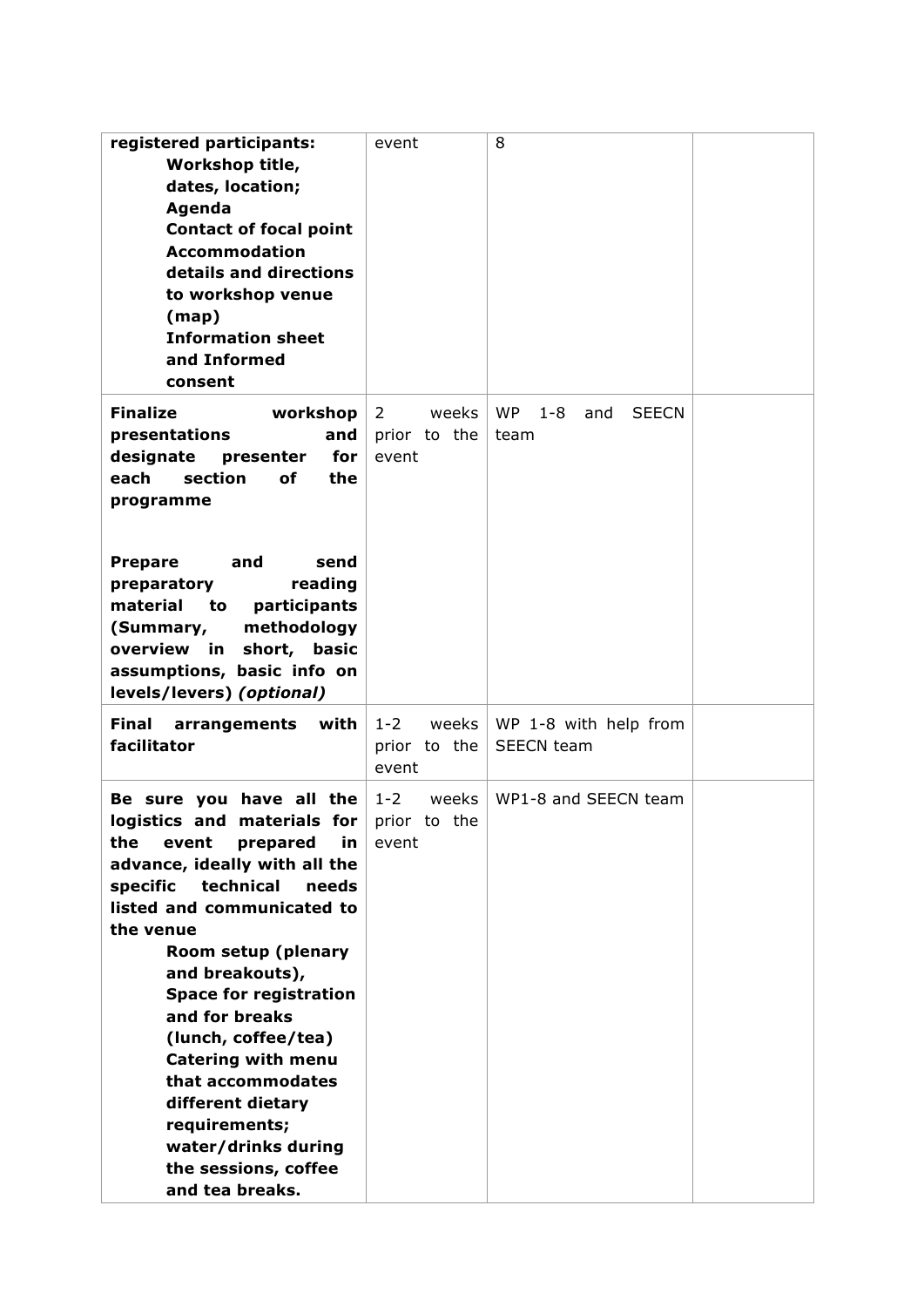| <b>Equipment</b>            |  |  |
|-----------------------------|--|--|
| (projector, screen)         |  |  |
| Flip chart paper,           |  |  |
| markers, pens, post         |  |  |
| its, stickers and else      |  |  |
| as required by              |  |  |
| facilitator                 |  |  |
| <b>Name badges</b>          |  |  |
| <b>Agendas</b>              |  |  |
| <b>Print outs/handouts</b>  |  |  |
| if any                      |  |  |
| <b>Informed consent for</b> |  |  |
| signing                     |  |  |
| <b>Attendee list for</b>    |  |  |
| signing                     |  |  |
| <b>Final PPts on USB</b>    |  |  |

*Table 3 Checklist for workshops*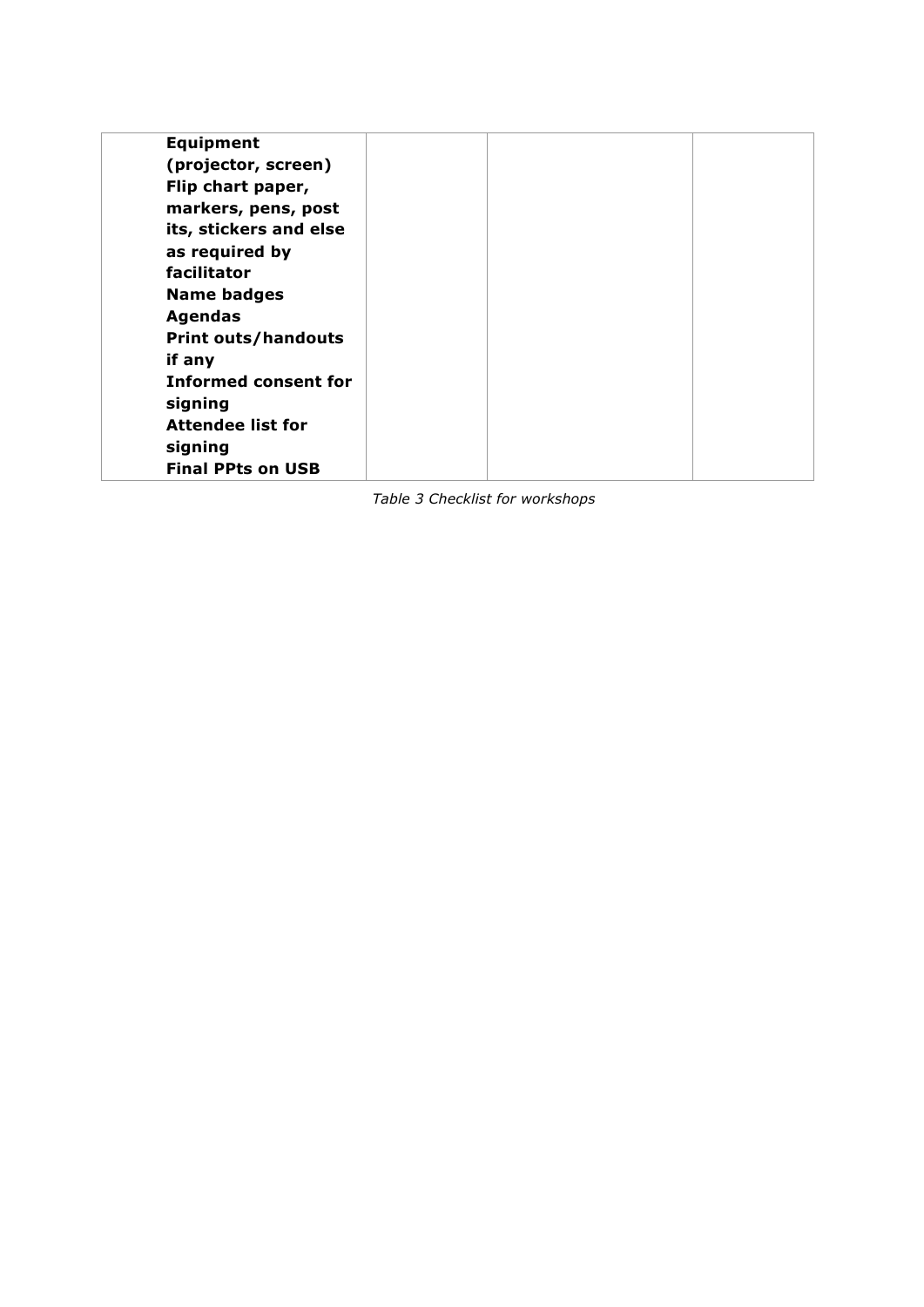**6.4 Appendix 4 Information Sheet and Informed consent**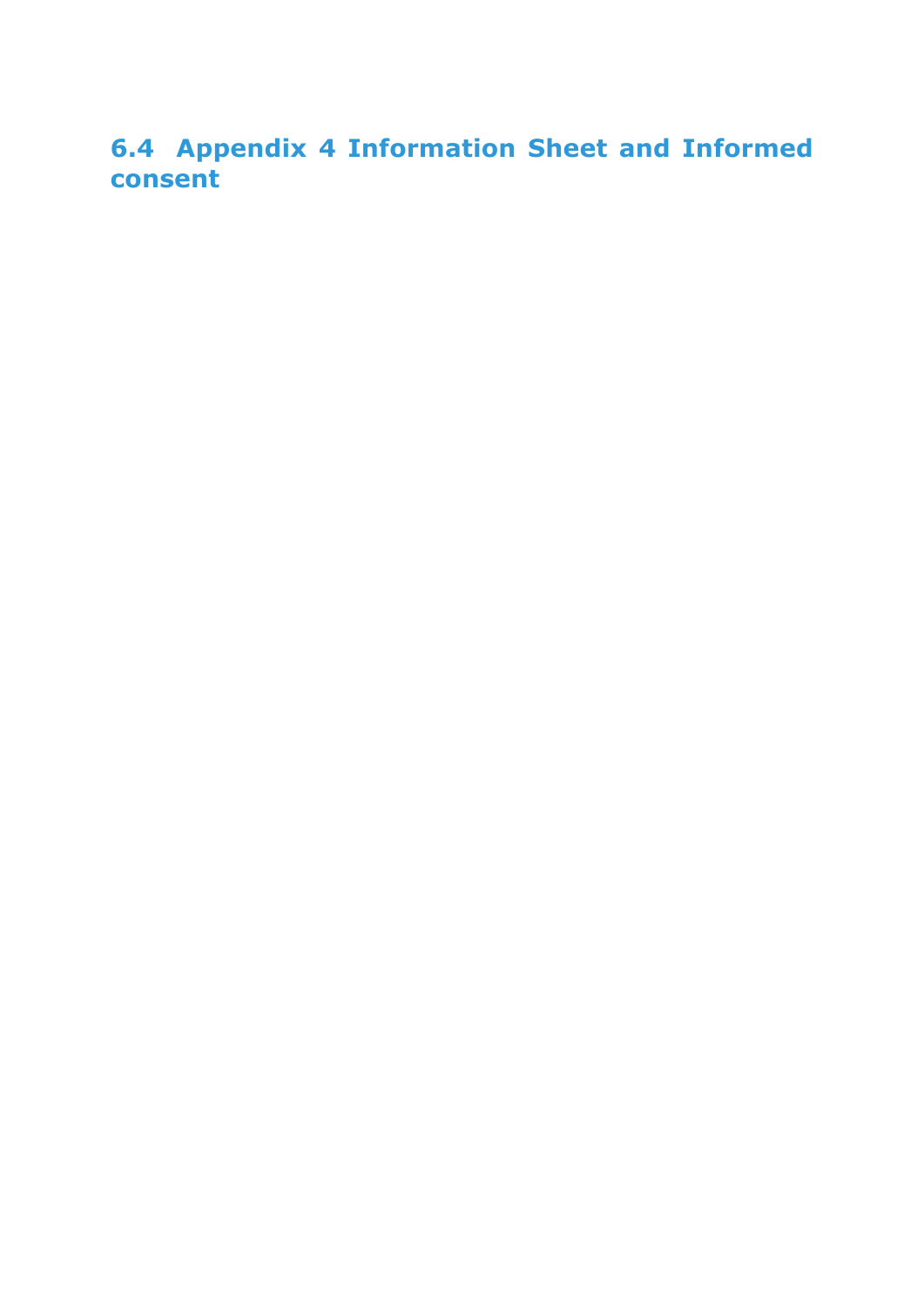EU CALC - Pathways for a sustainable Europe Expert workshop on **[insert name of module]** 

Date: [insert date]

Venue: insert location

### **Information Sheet**

The mission of the European Calculator project is to provide decision makers with an accessible energy modelling solution to quantify the sectorial energy demand, greenhouse gas (GHG) emissions trajectories and social implications of lifestyles and energy technology choices in Europe. The European Calculator project will deliver an urgently needed comprehensive, transparent and dynamic framework for research, business, and public sector decision makers. The project and associated decision support tool will identify and enable the synergies and trade-offs arising from feasible European decarbonisation pathways to be rapidly and robustly evaluated. The project is funded by the European Union's Horizon 2020 programme

The workshop in [insert location], on [insert date] represents one out of ten workshops that will be held during the development phase of the European Calculator to elicit expert feedback in different sectors included in the Calculator. During this workshop, the objectives and the scope of the European Calculator project will be explained and participants will be asked to discuss research methodology and preliminary findings within the *[insert name of the module]* module to ensure that we use the best data, to validate our assumptions, and account for the full range of opinion when we look into possible futures.

Please take time to read and understand the following, and if you agree sign the consent form overleaf.

#### **I freely and voluntarily consent to be participant in this** *Workshop, to co-design a novel energy model* **under the framework of the** *European Calculator project***, in** [insert location], on [insert date]**.**

The European Calculator project assures you thatwe will only record information that is necessary to address the central purpose of our research, and ensure it is anonymised. This information will be securely stored and retained for the lifetime of the project and deleted. Furthermore, your name will not be linked with the research materials, as the researchers are interested in the content in general, and not in any individual values or choices.

### **I understand that if at any time during the Workshop I feel unable or unwilling to continue, I am free to leave without negative consequences. That is, my participation in this Workshop is completely voluntary, and I may withdraw from this project at any time.**

The research data shared is to be managed under strict rules, defined under EUCalc. The benefits of participating in this research provide you with the opportunities for feedback to shape the Calculator, access to early releases of the Calculator, an opportunity to network, an offer of co-authorship on a peer reviewed paper analysing the outcomes of the workshop, etc.)

**I have been informed that if I have any questions seeking further clarification or assurances about the ethical issues relating to the project, I am free to contact [insert name of WP 1-8 lead contact/researcher, name of institution, phone and email contact]**

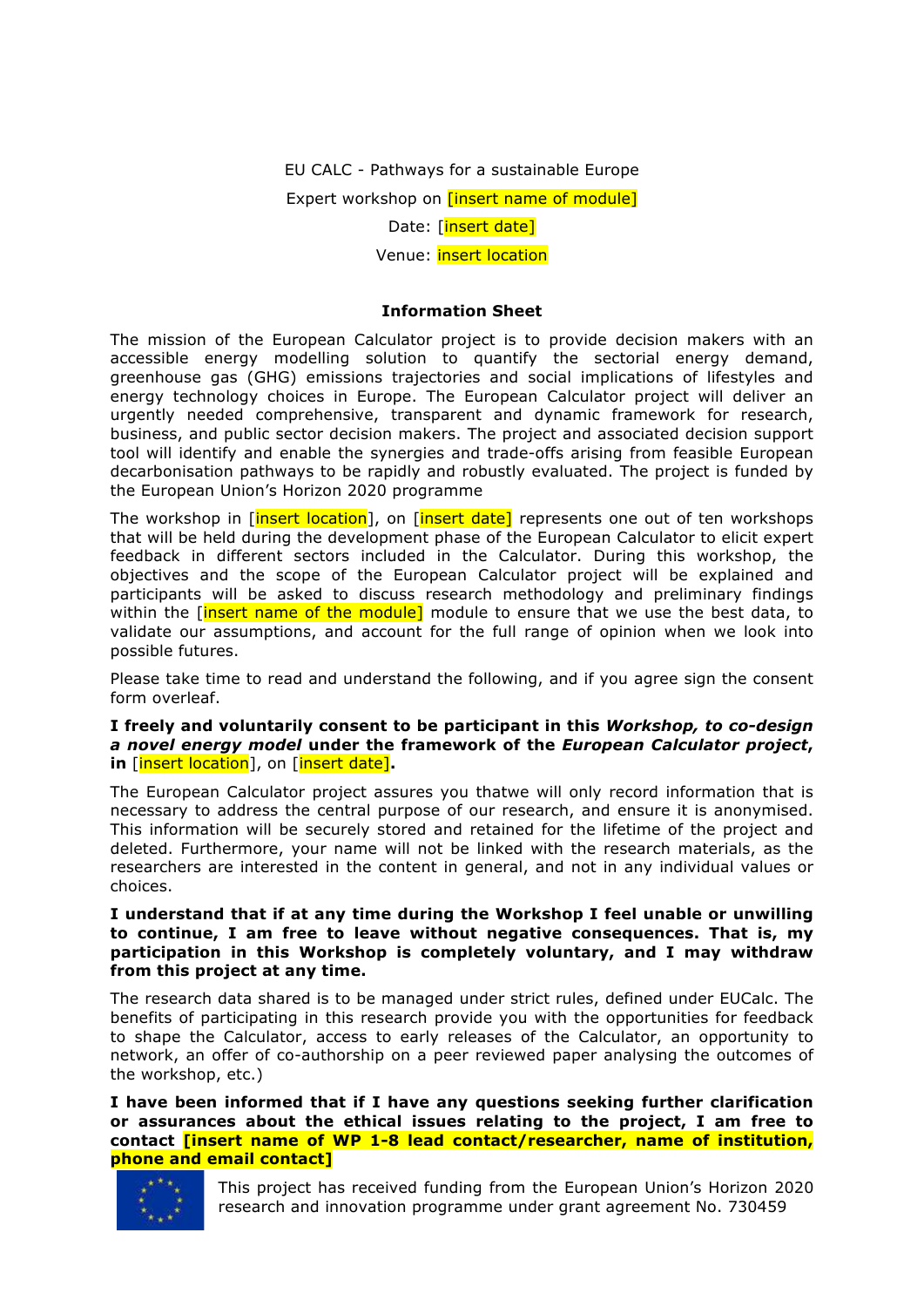### EU CALC - Pathways for a sustainable Europe Expert workshop on **[insert name of module]** Date: [insert date] Venue: insert location

### **Informed Consent Form**

I ……………………………………… agree to participate in Expert workshop on [insert name of module].

The purpose of the Workshop has been explained to me in writing.

I am participating voluntarily and understand that I can withdraw from the research project, without repercussions, at any time, before it starts or while I am participating.

I am satisfied that the assurances of responsible and strict data governance, given by the *European Calculator projec*t, will be upheld.

I understand that anonymity, by disguising my identity, will be ensured at each research stage in the project, unless otherwise agreed.

A copy of the information sheet and (this) signed consent form will be given to the signee.

Date………………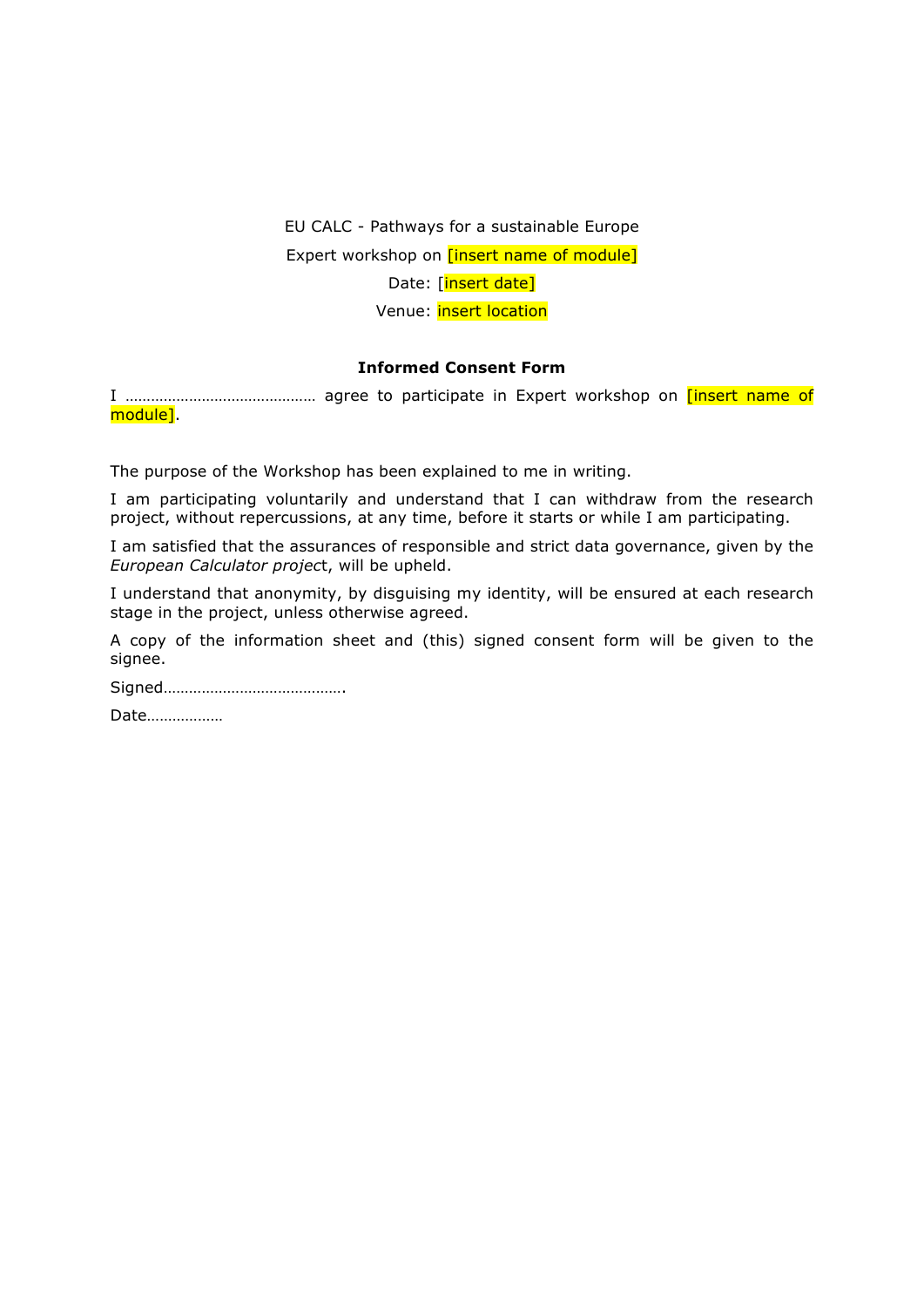## **6.5 Appendix 5 Checklist on reporting and follow up**

### **The following checklist suggests timeframe for after-workshop activities.**

| What                                                                                                                | Timing                                               | Responsibilities                                            |  |
|---------------------------------------------------------------------------------------------------------------------|------------------------------------------------------|-------------------------------------------------------------|--|
| Prepare and send Thank you note and to<br>participants and interested stakeholders<br>who were unable to attend     | 1.5<br>week<br>after<br>the event                    | SEECN team with inputs<br>from WP 1-8<br>leading<br>partner |  |
| Process evaluation results                                                                                          | 3 weeks after the<br>event                           | <b>SEECN</b> team                                           |  |
| Set up channels for follow-up activities<br>additional email exchange,<br>and<br>like<br>agreed during the workshop | 3 weeks after the<br>event<br>the<br>at<br>latest    | WP 1-8 leading partner                                      |  |
| Prepare and send Workshop report to<br>participants                                                                 | 3M -<br>after<br>the<br>the<br>at<br>event<br>latest | WP 1-8 leading partner<br>with support from SEECN<br>team   |  |

*Table 4 Reporting checklist*